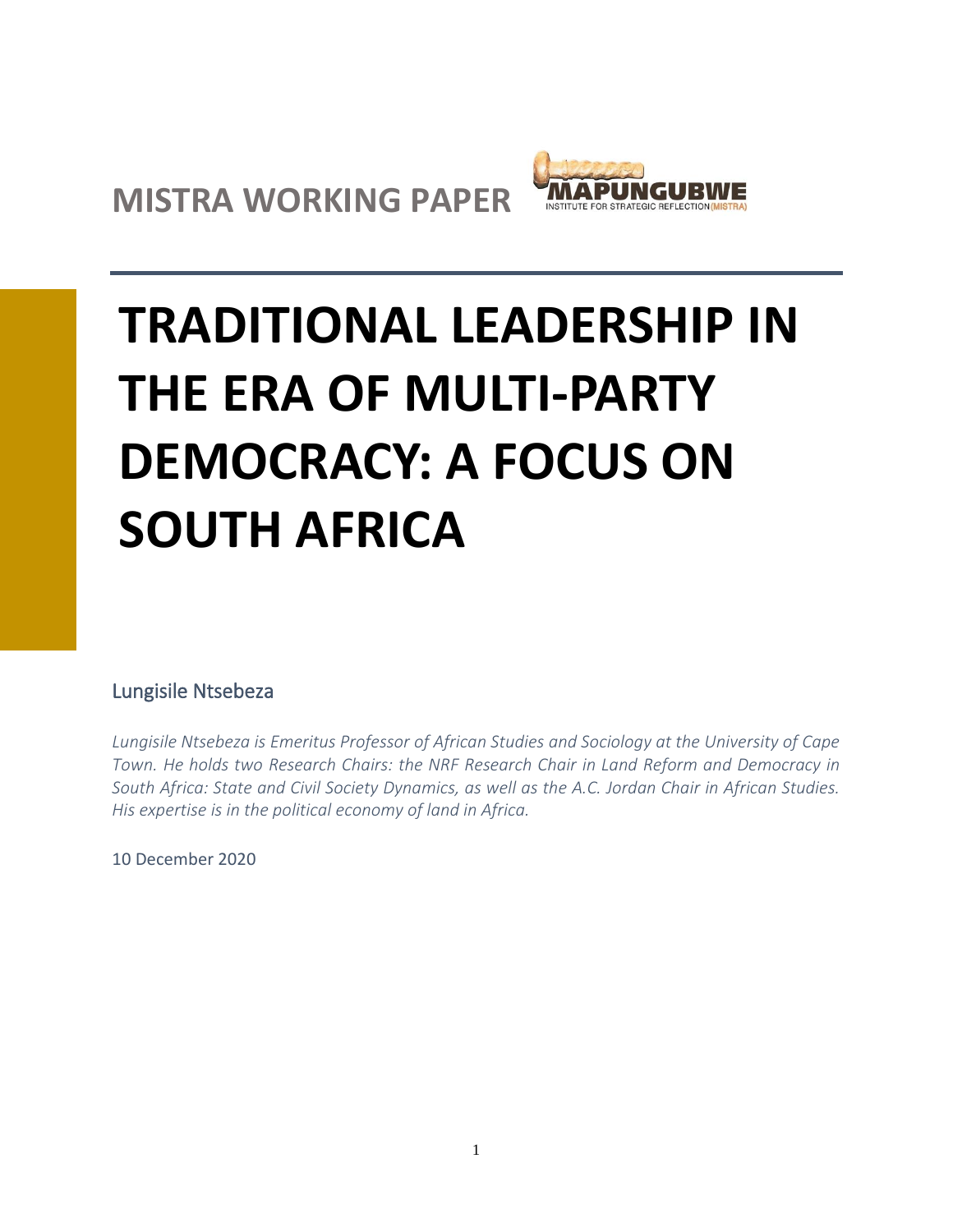#### **Abstract**

The role of traditional authorities (chiefs of various ranks) in Africa in the era of multi-party democracy remains unresolved. This issue was brought to the fore in Africa in the early 1990s, when multi-party democracy and decentralisation were imposed on regimes in Africa by the Bretton Woods institutions. Politicians who were engaged in election politics saw traditional authorities as important actors. They surmised that winning the support of these authorities would put them in a strong position to win the support of the 'subjects'. A question thus arises in contemporary politics on the role of such traditional authorities in a multi-party democracy, which is founded on the principle of elected leaders. Historically, the institution of traditional leadership has been comprised of members who are either hereditary or appointed. This gives rise to a tension between a leadership based on the democratic principles of representative government, and one comprised of unelected leaders. This dilemma confronts South Africa as well. At the dawn of democracy, the country adopted a constitution, that, in its Bill of Rights, enshrined leadership that would be based on the will of its citizens. However, the same constitution recognised an institution of traditional leadership whose incumbents are appointed without clarity asto how this relates to the democratic practices enshrined in the Bill of Rights.

The aim of this paper is to discuss this tension arising from traditional leadership in a constitutional democracy. Its key argument is that recognising an institution of traditional leadership, based on unelected leaders, in a democracy in which the central principle is elected representation, and giving such an institution political and executive powers on land and natural resources undermines the democratic project. In the process of exploration, the paper highlights the complexities and intricacies associated with the role of traditional authorities in a multi-party democracy. The paper is informed by, and draws extensively from work I have been doing on democratisation in South Africa's countryside going back to the dawn of South Africa's democracy in 1994. My work on traditional leadership for the period up to 2004 has been consolidated in my PhD thesis, and my first book. This book, *Democracy Compromised: Chiefs and the Politics of Land in South Africa* was first published in 2005 by Brill Academic Publishers in the Netherlands, and then in 2006 by the HSRC Press in South Africa. For purposes of this working paper, I use the 2006 edition of the book. Additionally, democracy in the countryside, which interrogates the role of traditional authorities, is one of the three themes covered by my National Research Foundation (NRF) Research Chair in Land Reform and Democracy in South Africa.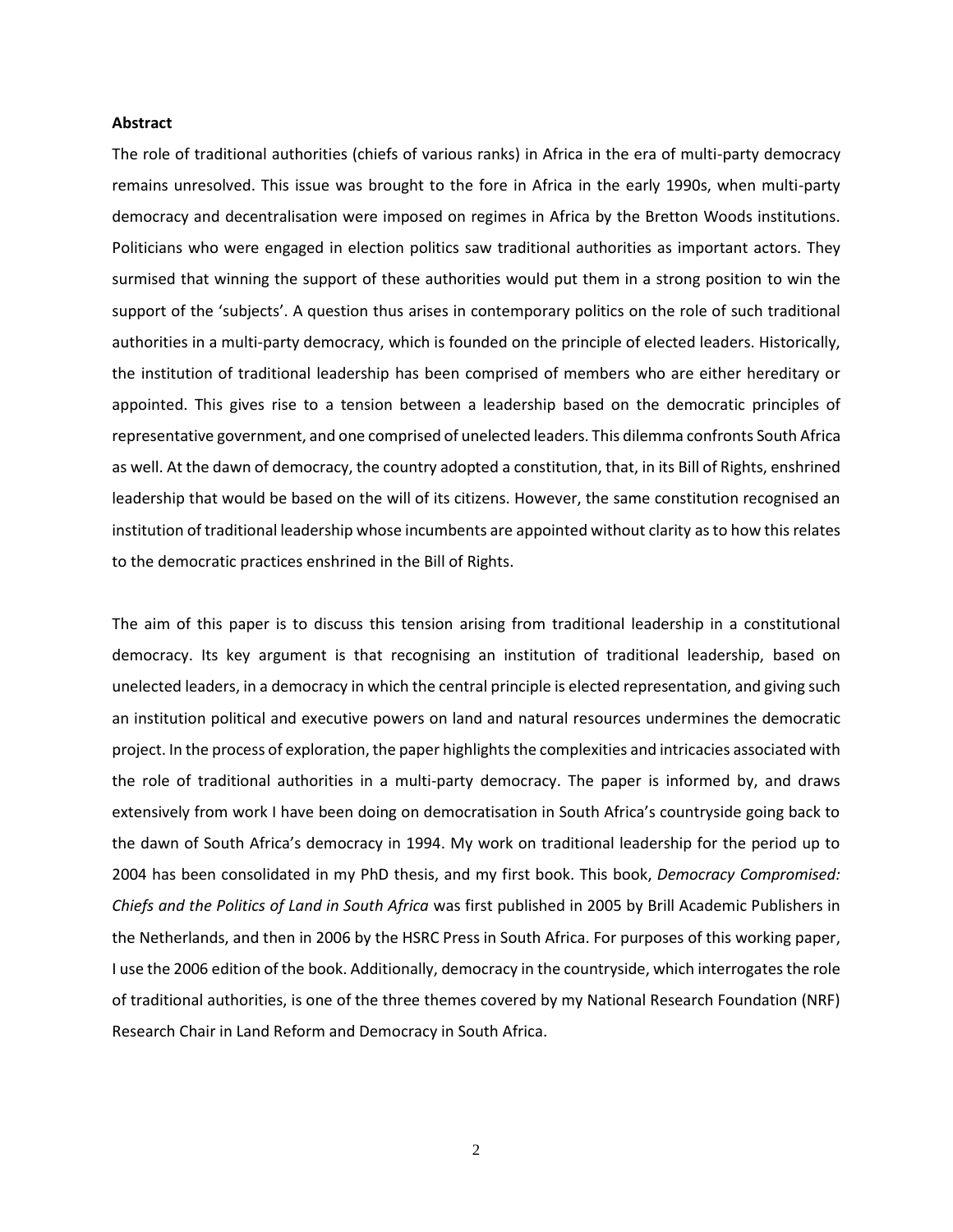#### **Introduction**

The role of traditional authorities (chiefs of various ranks) in a democracy based on elected representation remains unresolved. This issue was brought to the fore in Africa in the early 1990s, when multi-party democracy and decentralisation were imposed on regimes in Africa by the Bretton Woods institutions (Ntsebeza, 2006). Politicians who were engaged in election politics saw traditional authorities as important actors. They surmised that winning over the support of these authorities would put them in a strong position to win the support of the 'subjects'. A question that arises, however, is the role of unelected leaders in a multi-party democracy based on the principle of democratically elected leadership. To complicate matters, colonial, and in the case of South Africa, apartheid, governments co-opted traditional authorities and used them to enforce their repressive policies. Traditional authorities, on the whole, became an extended arm of colonial and apartheid governments, something that made them unpopular with the anti-apartheid movement as they were identified with the system. This is the context within which the question as to their role in a multi-party, post-colonial/post-apartheid African setting arises.

In South Africa (the focus of this discussion paper), the post-1994 regime inherited a system that was based on 'Bantustans': rural areas administered by traditional authorities who were appointed and paid by the apartheid government. This made them upwardly accountable to their paymasters, as traditional authorities who disobeyed were replaced by compliant ones. At the dawn of democracy, South Africa adopted a constitution that enshrined in its Bill of Rights principles of accountable leadership based on the will of its citizens. However, the same Constitution recognised an institution of traditional leadership with incumbents who are appointed. The Constitution did not elaborate except to say, in section 211(1), that the institution of traditional leadership is recognised, 'subject to the constitution' and further goes on to urge parliament to pass relevant legislation clarifying the role of traditional authorities in a democracy.

This paper is essentially about the meaning of democracy against the background of, on the one hand, a history of colonialism and apartheid that African countries share, and on the other hand, a political context arising out of the imposition of multi-party democracy on African countries, often forcing politicians to sacrifice principle for expediency for the sake of political power. Its key argument is that recognising an institution of traditional leadership, whose leaders are not elected, in a democracy whose central principle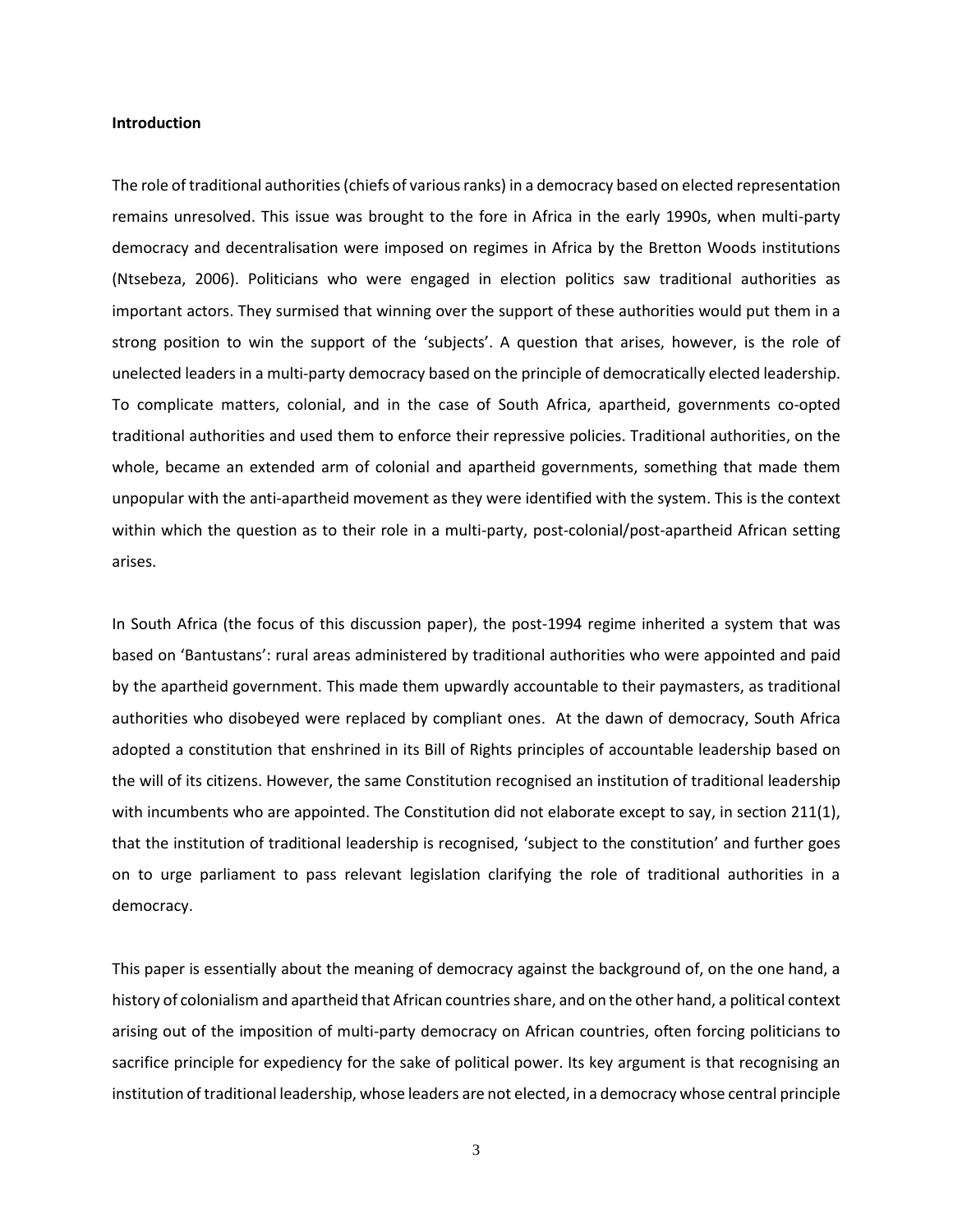is elected representation, and giving such an institution political and executive powers on land and natural resources undermines the democratic project. South Africa is used as a case study to highlight the complexities and intricacies associated with the role of traditional authorities in a multi-party democracy.

The paper addresses the above issues by situating the role of traditional authorities in post-1994 South Africa within the country's historical context. The continental and global contexts will also be taken into account, specifically the situation in the late 1980s and early 1990s – a period characterised by the fall of the Soviet empire and transition to multi-party democracy and decentralisation on the African continent. The paper is not, however, a comparative study of how African countries are dealing with the role of traditional leaders in a multi-party democracy, though this is an important and urgent topic for both scholarly and policy purposes. Its importance requires treatment in a separate paper, which takes account of the diversity of African states despite their common history of colonialism and apartheid (Amin, 1973; Mafeje, 2003).

The paper is informed by and draws extensively from work I have been doing on democratisation in South Africa's countryside going back to the dawn of South Africa's democracy in 1994. I have worked on this topic since and have published extensively on it. My work in the period up to 2004 has been consolidated in my PhD thesis submitted in 2002 and my first book which draws its empirical evidence from my PhD. The book, titled *Democracy Compromised: Chiefs and the Politics of Land in South Africa* was first published in 2005 by Brill Academic Publishers in the Netherlands. The same book was published in 2006 for an African audience by the HSRC Press in South Africa. For purposes of this paper, I use the 2006 edition. Finally, democracy in the countryside is one of three themes comprising my National Research Foundation (NRF) Research Chair in Land Reform and Democracy in South Africa which I have held since 2008.<sup>i</sup>

The paper begins with a focus on the relationship between the ruling African National Congress (ANC) and traditional authorities in South Africa from a historical perspective. Analysis of the ANC is privileged for the simple reason that it has been the dominant party in South African politics since the 1980s and therefore dominates parliamentary decision-making. The paper then situates the ANC within the international context of the late 1980s and early 1990s in order to try to understand why the party finds it difficult to resolve the issue of traditional authorities in a democracy based on a Constitution and Bill of Rights that proclaim representative democracy.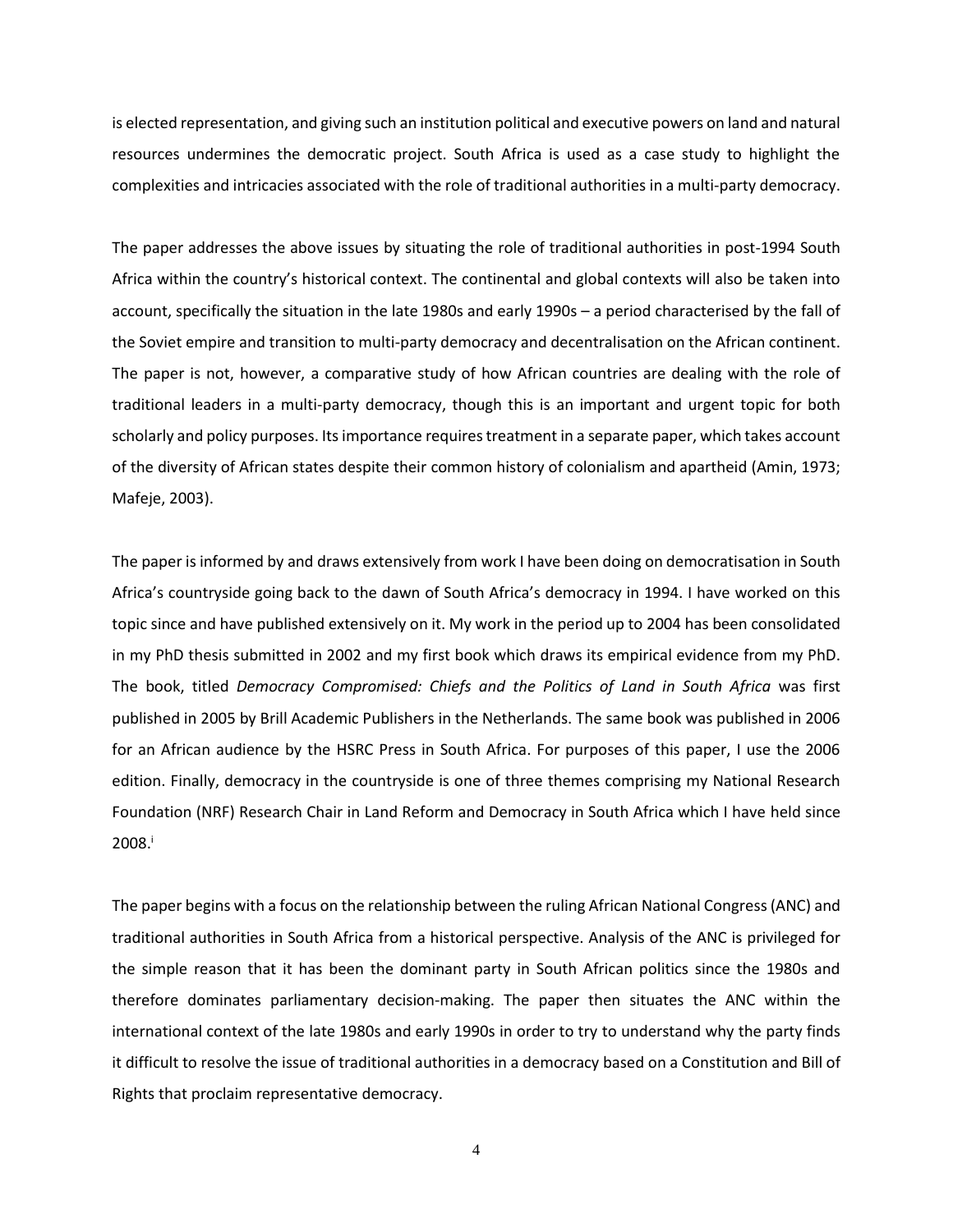#### **Traditional leadership and national liberation politics in South Africa up to the late 1980s**

This section examines the ANC's position on traditional authorities from the organisation's establishment in 1912 to the period leading to the demise of apartheid in the late 1980s. This historical context lays the foundation for our understanding of how the ANC is dealing with the role of traditional authorities in a democratic South Africa.

The ANC's position on traditional authorities has always been ambivalent. When the organisation was formed in 1912, traditional authorities opposed to the Union of South Africa in 1910 were among the founding members. By this time, chiefs and headmen had been co-opted into colonial structures. Cooption was the strategy used by colonialists to rule the indigenous majority (Mamdani, 1996; see also Tabata, 1950). That some chiefs would support the ANC, as will be seen below, led to notions that chiefs could be divided between those who were compliant, on the one hand, and those who were progressive, on the other. It is this distinction between compliant and progressive chiefs and, specifically, what the features of a progressive chief are, that lies at the heart of the longstanding ambiguity in the ANC's position on traditional authorities, initially during the liberation struggle and later in South Africa's democracy (Ntsebeza, 2006).

Debates within the ANC on the role of traditional authorities only emerged in the open in the 1940s, when the ANC Youth League was formed with the intention of giving direction to a moribund ANC (Ntsebeza, 2006). Two broad schools of thought began to emerge: those in the ANC who supported traditional authorities that were critical of government policies, on the one hand, and those who, increasingly under the influence of communists, argued that the institution belonged to a previous feudal era and needed to be replaced by democratic structures. Govan Mbeki represented the latter. Here is his often-quoted statement (Mbeki, 1984: 47):

If Africans have had Chiefs, it was because all human societies have had them at one stage or another. But when a people have developed to a stage which discards chieftainship, when their social development contradicts the need for such an institution, then to force it on them is not liberation but enslavement.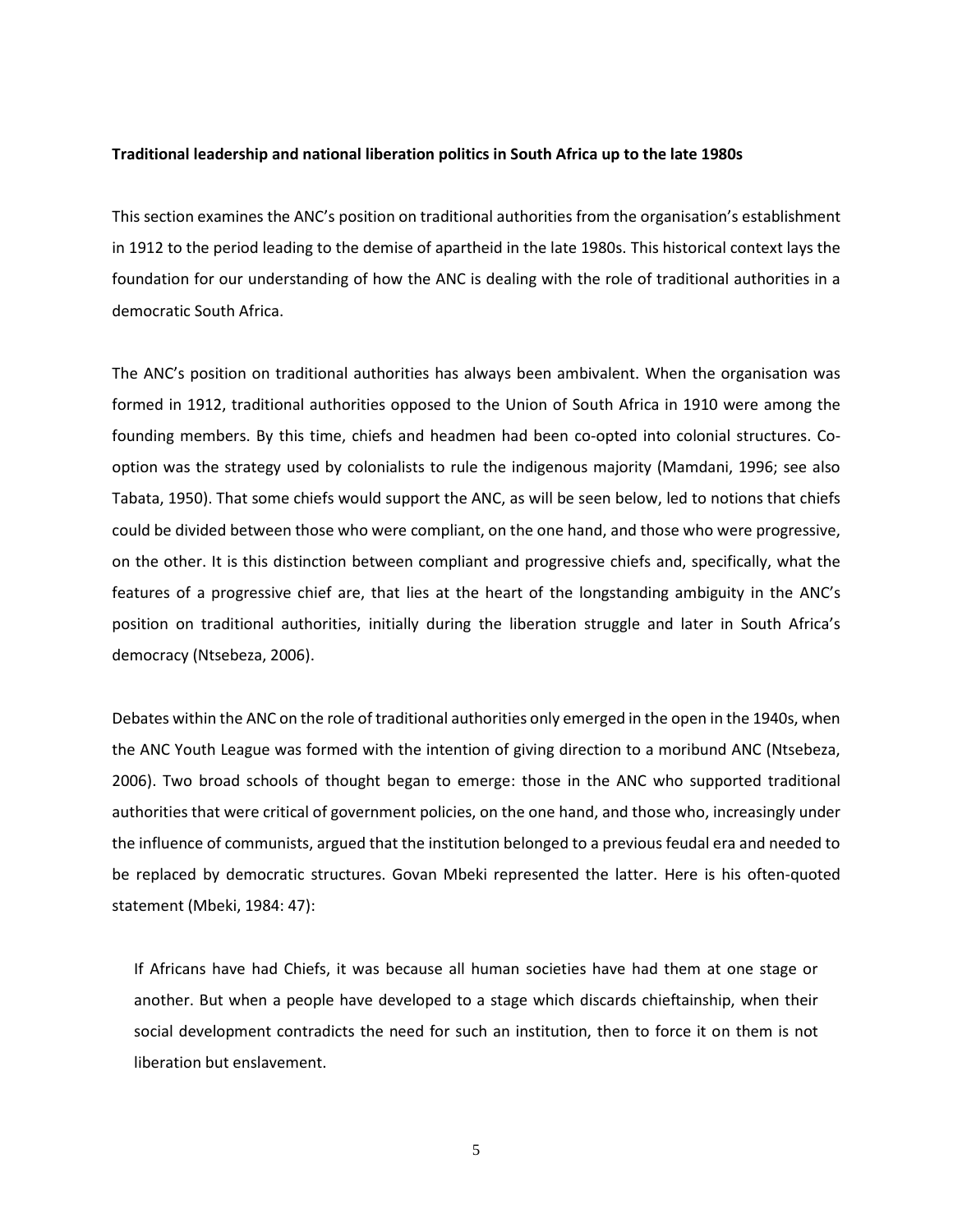However, the position taken by Govan Mbeki was never endorsed as policy for the organisation. The ANC was inclined to continue its strategy of wooing 'progressive' traditional authorities, rather than evolving a strategy of establishing alternative democratic structures that would replace traditional authorities in rural areas (Ntsebeza, 2006). Part of the reason for pursuing this strategy was that the ANC was exceptionally weak in the rural areas, and never had a coherent programme for building alternative democratic structures in these areas (Ntsebeza, 2006). Even Mbeki, at times, was not clear on the question of discarding traditional authorities. In the same book, he argued that if traditional authorities failed 'the peasants', the latter would 'seek new ones' (1984: 146). Did Mbeki suggest that the peasants would discard chieftainship, or was his point that they would seek new traditional authorities?

The role of traditional authorities in the liberation struggle received renewed attention within the ANC and its alliance partner, the South African Communist Party (SACP), in particular, after the banning of political organisations in 1960 (Ntsebeza, 2006). The ANC debated working with people such as Prince Mangosuthu Buthelezi, who were working within the system. The debate 'raged', according to Mbeki (1996: 92), 'for years within ANC circles, especially on Robben Island.'i Govan Mbeki, who was incarcerated on Robben Island, was the leading figure in cautioning against working with traditional authorities operating within the system (Ntsebeza, 2006). The same could not be said about Nelson Mandela, who maintained a good relationship with Buthelezi (see Mandela, 1995). ii The ANC/SACP members in exile seem to have adopted a position similar to Mandela. According to Mbeki, the exiled members 'encouraged Buthelezi to establish a political party in the homeland along the lines of Chief Victor Poto Ndamase's Democratic Party in the Transkei' (Mbeki, 1996: 92). It appears, from Mbeki (1996: 92), that the exile position 'met with strong opposition from the ANC's internal membership in Natal' – people, I should add, who were in the thick of things (Ntsebeza, 2006). The position of the members of the ANC in exile compelled Govan Mbeki to make the following powerful observation (Mbeki, 1996: 92):

The ANC leadership in exile seems to have seriously underestimated the capacity of governmentcreated institutions to fulfil their intended role. They continued to believe that people who were not affiliated to the ANC could be trusted to fight apartheid from inside the apartheid created institutions. This confidence led to a situation in which MK cadres who were being infiltrated into the country were instructed to call on Buthelezi. But the chief minister of the KwaZulu Bantustan was playing a different game from that of the ANC in exile.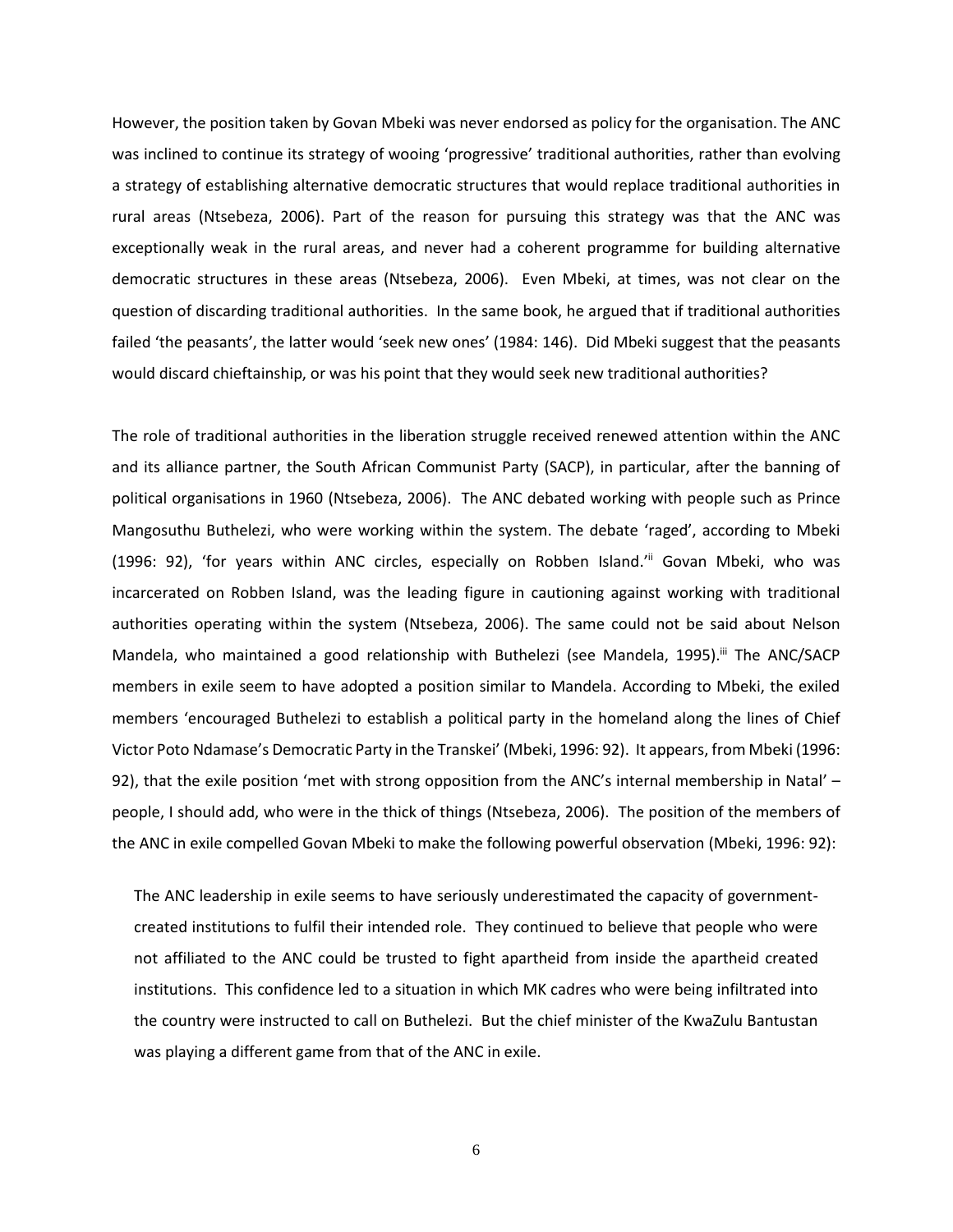As already indicated, the organisational weakness of the ANC in the countryside compromised it and forced the organisation to adopt desperate positions of collaborating with traditional authorities. Mbeki quoted Oliver Tambo (1987) as having confessed from exile: 'We have not done and are not doing sufficient political work among the millions of our people who have been condemned to the Bantustans' (quoted in Mbeki, 1996: 95).

The question of the role of traditional authorities in the struggle for liberation received attention inside South Africa since the banning of political organisations in 1960 only in the mid-to-late 1980s, when the internal struggles in South Africa started shifting to rural areas. The dominant internal organisation in this period was the United Democratic Front (UDF), largely regarded as an internal, above-ground wing of the then-banned ANC and SACP. As debates on Robben Island and among exiles were going on, the UDF found itself required to elucidate its position concerning chieftainship and its incumbents. Like the ANC, the UDF was essentially urban orientated, and poorly organised in rural areas(Ntsebeza, 2006). According to Van Kessel (2000; 1995; 1993), rural mobilisation in these areas owed more to local youth initiatives than to any planning or co-ordination on the part of the UDF leadership. She observed that the fact that organisation in these areas was given to Murphy Morobe, a Soweto-born product of the 1976 student uprising, bears testimony to how lowly ranked rural areas were in the UDF. Above all, Morobe had numerous responsibilities in the UDF. He was later to confess in an interview with Van Kessel: 'that was the one position I was never able to fulfil' (Van Kessel, 1993: 599).

However, over time, the UDF evolved a position on traditional authorities when they targeted these areas in the mid-1980s. Their position was radically different from that of the ANC in exile and some members on Robben Island (Ntsebeza, 2006). The leading exponent of UDF policy on rural areas at the time was Patrick `Terror' Lekota, currently leader of the Congress of the People (COPE). When interviewed in 1985 about the UDF policy on chieftainship, he categorically and unambiguously stated that chieftaincy is 'a dying institution' (in Van Kessel, 1995: 173):

As the pressures of the capitalist economy penetrate even those rural areas, more and more people are making a break with the tribal ties of loyalties to the chief – who are being seen to be serving not the community but themselves. What we are going to see is the building of new leaders, not on the basis of old tradition.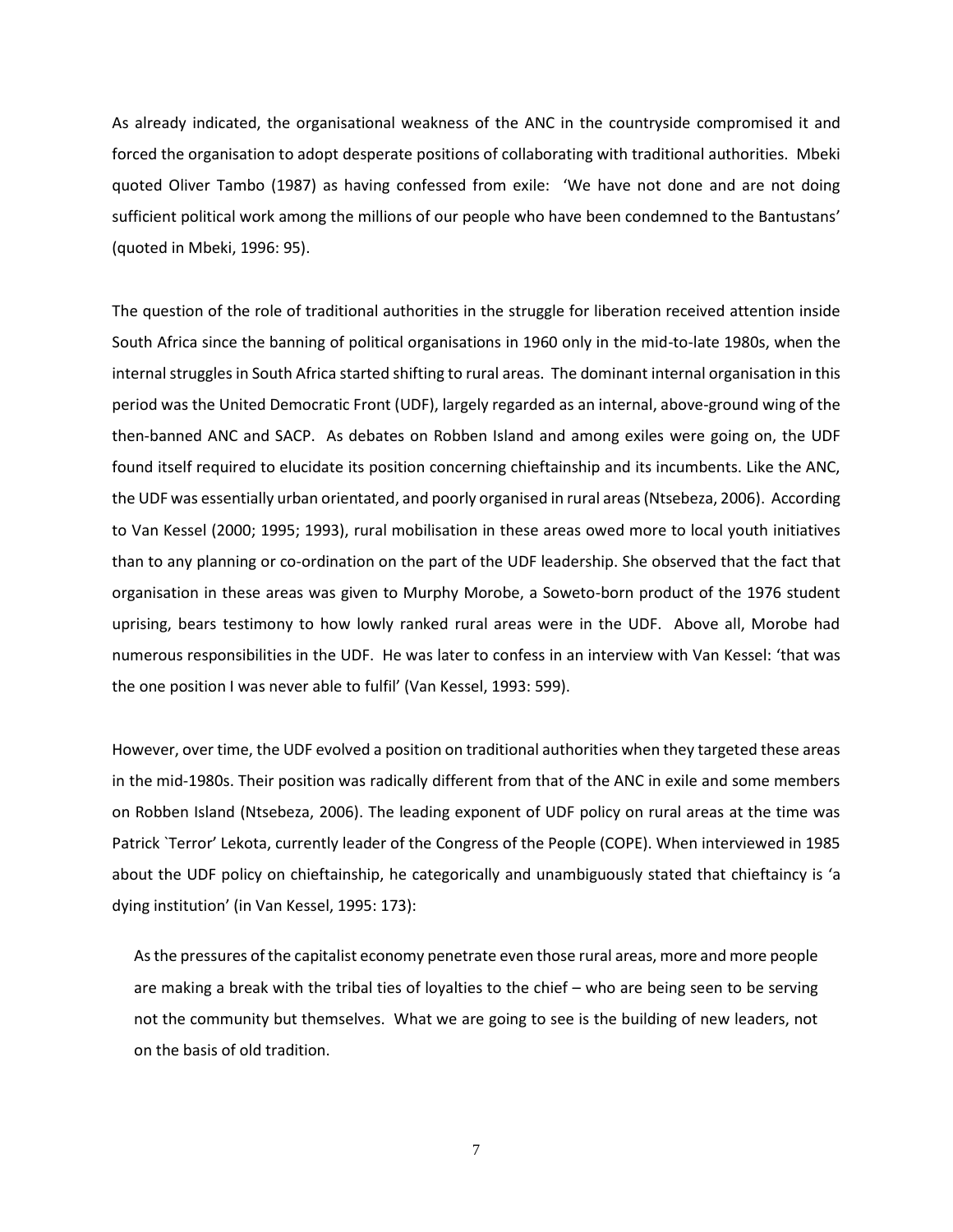It can be seen here that Lekota's position was similar to that of Govan Mbeki (Ntsebeza, 2006). The UDF reiterated this position in 1986 when commenting on the rural struggles of the mid-1980s: 'tribal authorities are being replaced by democratically elected village councils' (Van Kessel, 1995: 170; 1993: 599). The 1986 National Working Committee of the UDF resolved that 'organisation (in the Bantustans) must be intensified and tribal structures should be replaced with democratic organisations' (quoted in Van Kessel, 1995: 173).

The above UDF position was qualified with pronouncements that short-term alliances could be forged with chiefs who still enjoyed popular support (Ntsebeza, 2006). But there was no equivocation regarding the long-term goal: 'chiefs must go and the people must run the villages' (Saspu, 1986, quoted in Van Kessel, 1995: 173). The participation of the youth who were members of youth congresses in particular seems to have been informed by this vision of the UDF (Ntsebeza, 2006). For example, the late Peter Mokaba, at the time a youth leader from Lebowa, who later became President of the ANC-aligned South African Youth Congress (SAYCO) and later the ANC Youth League, announced at the height of resistance in Sekhukhuneland in May 1986 that (Van Kessel, 1995:215):

We intend removing the tribal chiefs as soon as possible. We have called on them to resign. Our ultimate intention is to allow the people to govern themselves. We have already established people's courts in some areas and are in the process of forming our own militia which will carry out the orders of the courts.

The UDF recognised, as early as 1987, the 'ambiguity' of forging alliances with contradictory forces (Van Kessel, 1993: 613). In its 1987 rural report, the UDF (Van Kessel, 1993: 613) noted:

If we accept that the struggle against the Bantustans and for a united South Africa needs to incorporate the broadest possible range of people, how do we deal with these 'allies'. In many situations these alliances have clear limits. In others our ability to control them, or to take them further may mean that the victories we win are limited. In yet other circumstances people who are allies during a specific period may in fact turn against us.

It is clear from the above that the general policy of the UDF in the mid-1980s was geared towards replacing chiefs and their institution(s) with democratically elected structures. Striking alliances with chiefs who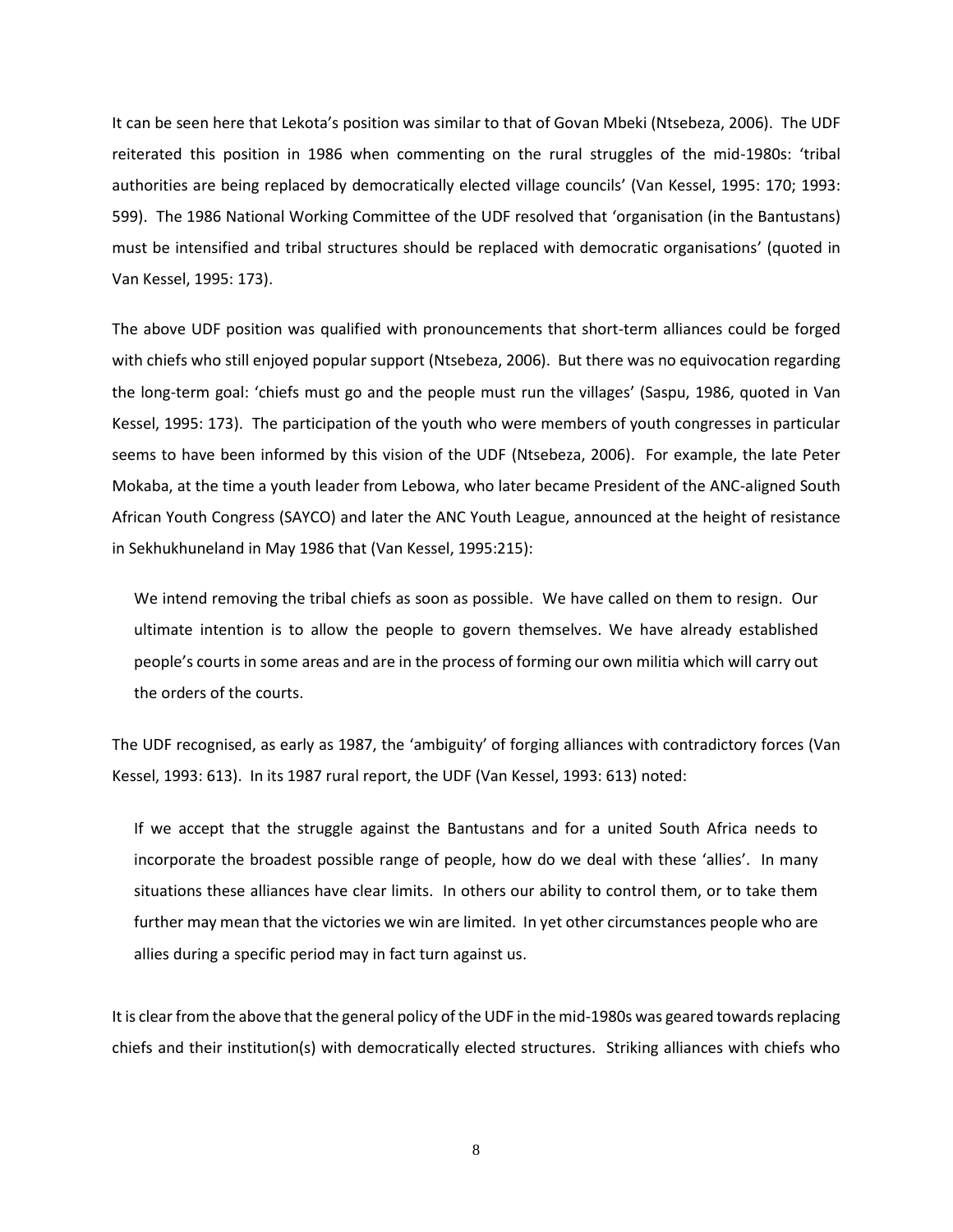still had support was seen as a short-term tactic. Otherwise, 'chiefs [would] go and the people [would] run the villages' (Ntsebeza, 2006).

To sum up this section, two broad positions are identifiable within the broad Congress movement comprising the ANC and SACP in exile, the leading members of the ANC in prison in South Africa, and the UDF, seen as the internal wing of the ANC. The ANC in exile and leaders such as Nelson Mandela favoured working with traditional authorities that were deemed to be 'progressive' and willing to work with the ANC. What the role of these traditional authorities would be was never clear. On the other hand, leaders such as Govan Mbeki and the UDF were in favour of democratically established structures replacing traditional authorities in the rural areas. However, as will be seen in the next section, the position of the UDF would radically change in the same year (1987) that their rural report was published. At the heart of the somersault was the formation of the Congress of Traditional Leaders of South Africa (CONTRALESA) and the aftermath of this event (Ntsebeza, 2006).

#### **The formation of CONTRALESA and its significance**

Although not the only factor, the formation of CONTRALESA had a major influence in directing the ANC towards adopting a position that would lead to the recognition of traditional authorities in the interim, and indeed the final, Constitution. This meant that the position cherished by Govan Mbeki and the UDF in the mid-1980s of doing away with traditional authorities was defeated (Ntsebeza, 2006). CONTRALESA was officially launched on 20 September 1987 by a group of traditional authorities who were opposed to the declaration of apartheid-style independence in KwaNdebele. Given their harassment by the apartheid state, they saw the UDF as an organisation that could give them protection and help them in organising other traditional authorities (Oomen, 1996: 49). According to Zuma (1990: 68)<sup>iv</sup>, SAYCO 'had a significant influence in the formation of CONTRALESA'.<sup>v</sup> This seems to suggest that the UDF itself did not have a unanimous position on traditional authorities. As shown in the previous section, the 1987 rural report denounced 'chiefs' and promised to replace them with democratically elected village structures. In the same year, Peter Mokaba was busy organising the formation of CONTRALESA.

However, it is important to note that the UDF was 'in considerable disarray' (Van Kessel, 1995: 174), following the effects of the national State of Emergency declared in June 1986: many political activists were detained; others went underground or fled the country. Leading members of the UDF who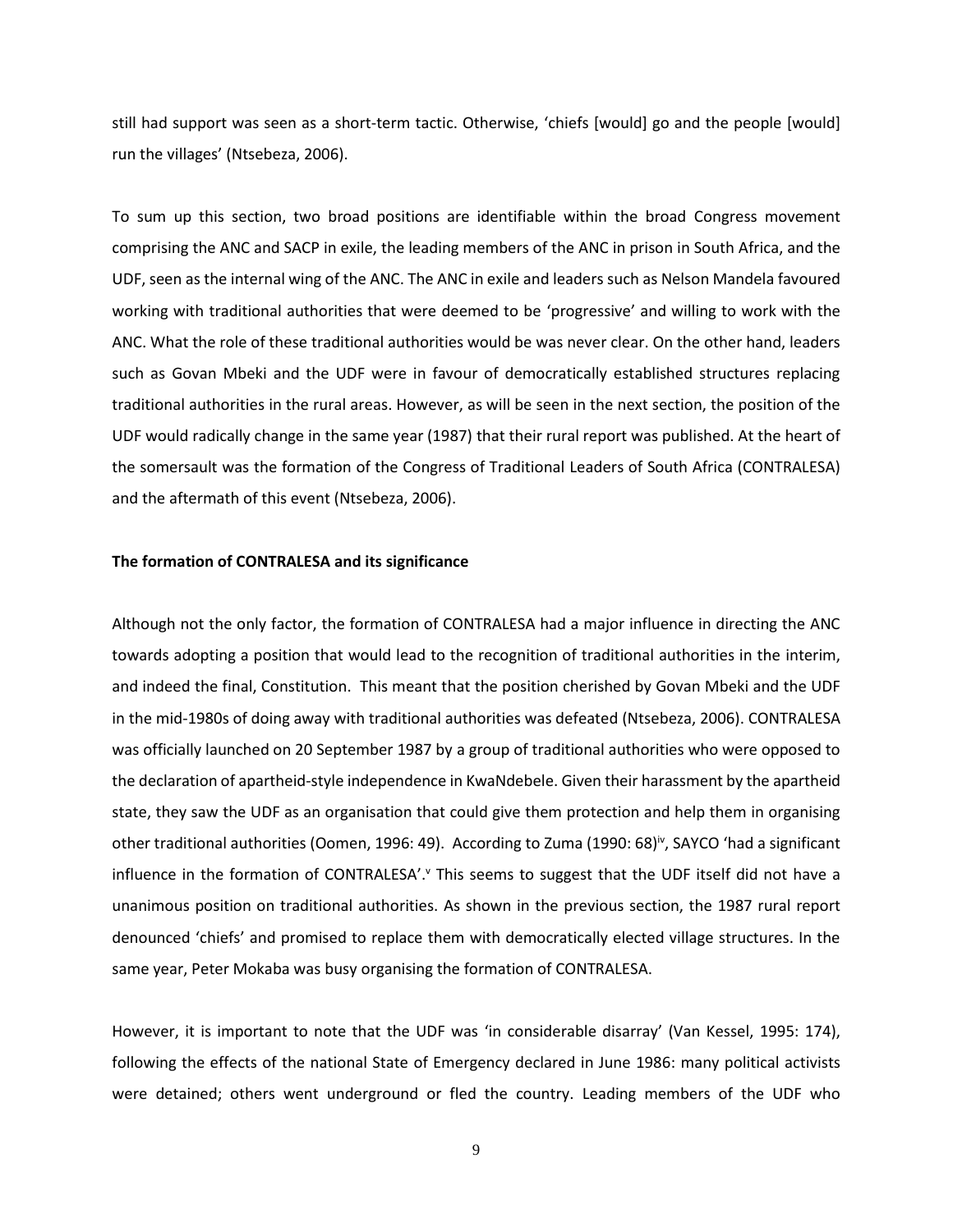articulated a policy on traditional authorities, such as Lekota, had been detained even earlier, and were facing charges in a marathon trial in Delmas. The one UDF leader who was not detained, much to the surprise of some commentators, was Peter Mokaba<sup>vi</sup> (Ntsebeza, 2006).

The ANC celebrated the formation of CONTRALESA and urged a delegation of CONTRALESA that visited the ANC in Lusaka on 24 February 1988 'to spread itself into the whole of South Africa, organising all patriotic chiefs who are longing for a political home' (Zuma, 1990: 70). Following their leaders, SAYCO welcomed CONTRALESA in these terms (quoted in Zuma, 1990: 70):

We are proud that traditional leaders are beginning to realise the truth … We have a long history of chiefs who fought on the side of the people. We believe in such chiefs … Let the present chiefs, if they are still chiefs, lead the people in the fight against what actually deprives their people of their land… Let them be accountable to the people and directed by them.

In presenting an argument for the relevance of 'the institution of chieftainship', Zuma criticised the Govan Mbeki position that the institution had outlived itself, arguing that it 'could cause a lot of political problems for us'.<sup>vii</sup> According to Zuma, the Mbeki argument did not take into account the 'political consciousness' of rural people (Ntsebeza, 2006). Without substantiating his claim, Zuma asserted that 'there are many popular chiefs in South Africa today who together with their people are taking part in the struggle' (1990: 75).

Importantly, Zuma argued that 'the institution should be allowed to exist in future but under "our" control, "our" here suggesting democratic people's power' (1990: 74), pointing out that 'A lot of political work will have to be done to raise the consciousness of both the chiefs and the people as a whole on whatever formula of coexistence we find' (1990: 75). On the vexed question of the future of traditional authorities, Zuma (1990: 75) declared:

One can further argue that people's power will create a whole new set of political and economic conditions which together could create a basis for the gradual phasing out of the system of chieftainship. But this will take a long time. And in any case not everybody will agree that the system must wither away. There may be those who want a new constitution to guarantee a secure position for the chiefs, queens and kings. Political history does show numerous cases where the institutions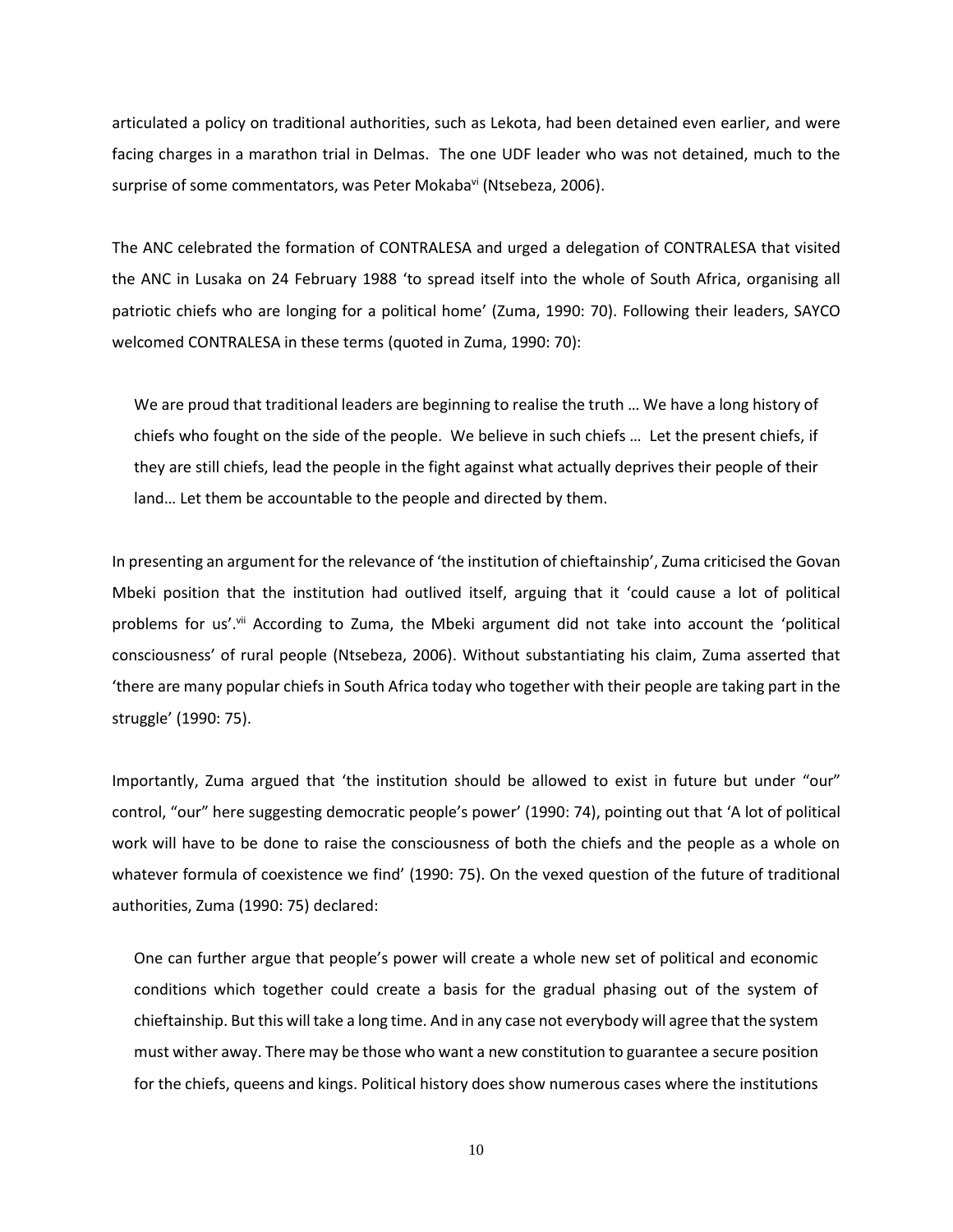and traditions of royalty continue to exist (albeit controlled by the constitutions) even in advanced capitalist countries.

It is difficult to be sure what precisely Zuma's position was on especially the future of the 'system of chieftainship', but he seemed to put forward two positions. At one level one gets the impression that recognising traditional authorities was a short-term strategic move, the end goal being the 'gradual phasing out of the system'. At the same time, Zuma suggested making provision for the continued existence of 'royalty' but with a condition that the royalty be 'controlled by the constitutions' (see Ntsebeza, 2006).

Quite clearly, the position put forward above accorded the 'system of chieftaincy' a secondary and subordinate position. This position was sustained when the political negotiation process began after the ANC and other liberation organisations were unbanned and political prisoners released in 1990 (Ntsebeza, 2006). In its policy guidelines, formulated in 1992, the ANC clarified its policy on traditional authorities thus (quoted in Oomen, 1996: 103):

The institution of chieftainship has played an important role in the history of our country and chiefs will continue to play an important role in unifying our people and performing ceremonial and other functions allocated to them by law. The powers of chiefs shall always be exercised subject to the provisions of the constitution and other laws. Provision will be made for an appropriate structure consisting of traditional leaders to be created by law, in order to advise parliament – on matters relevant to customary law and other matters relating to the powers and functions of chiefs. Changes in the existing powers and functions of chiefs will only be made by parliament after such consultation has taken place.

The ANC guidelines were clearly informed by the notion of the co-existence of democratic and traditional authority structures in a democracy. In this regard, the powers of traditional authorities were defined as unifying 'our people' and as performing 'ceremonial and other functions allocated to them by law'. The guidelines clearly limited the powers of 'chiefs' by subjecting them 'to the provisions of the constitution and other laws' (Ntsebeza, 2006). The guidelines further limited the participation of traditional authorities to an advisory capacity, advising parliament 'on matters relevant to customary law and other matters relating to the powers and functions of chiefs' (quoted in Oomen, 1996: 103).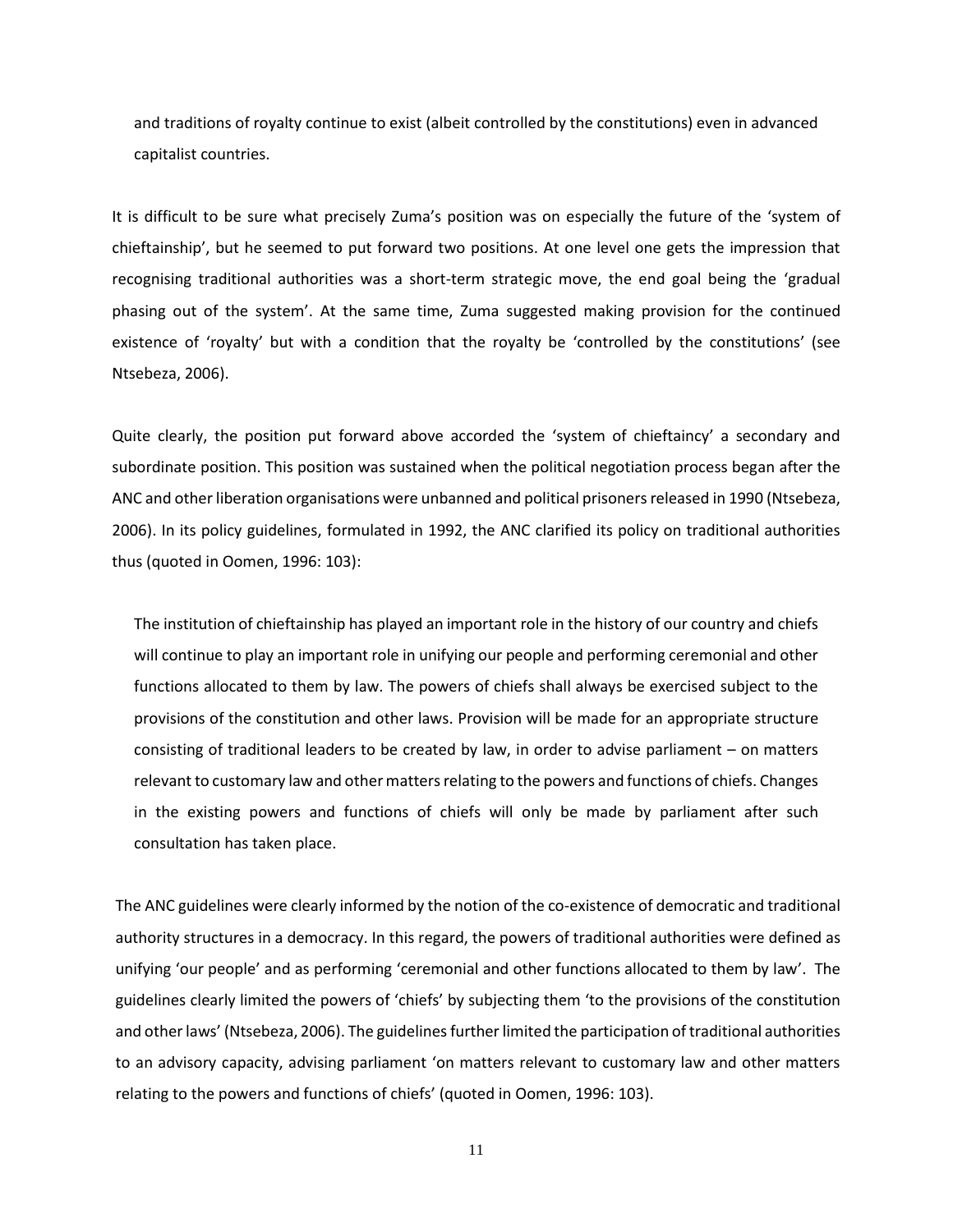The implications of the above position for traditional authorities were that they would lose the substantial powers they enjoyed under the apartheid regime. Some ANC members, such as Albie Sachs (1992), also a constitutional expert, never envisaged that chieftainship and chiefs, *qua* hereditary authorities, would have a primary role in local government. He suggested that there would be a growing tendency towards creating democratically elected councils to work with chiefs and chieftainesses in local administration. In other words, the role of chiefs and chieftainesses would be subordinate to that of elected representatives. How this arrangement would be put into practice was never spelt out. However, there were sceptics. Writing in the SACP mouthpiece, *The African Communist,* Maloka, warned that although there are 'genuine and dedicated chiefs' who might play an advisory and ceremonial role in elected local government structures, other 'chiefs survive on the fringes of our society through clientelism and coercion' (1995: 43). Maloka, though, did not provide any evidence of who these 'genuine and dedicated chiefs' were, and on what he based his claim (Ntsebeza, 2006).

Critics such as Houston (1997) have suggested that the UDF had an influence in shaping the ANC position. By 1990, UDF activists who had been detained and/or were underground as a result of the State of Emergency were back in action again (Ntsebeza, 2006). As Houston (1997: 129) observed, 'many of the Front's (UDF) members were… aware of the role of traditional leaders in the homeland system, leading to a rejection of this institution by the urban-based membership of the UDF'. When the UDF disbanded in 1991, some of its members, such as 'Terror' Lekota, not only joined the ANC and the SACP, but occupied high-ranking positions in these organisations. This led Houston to believe that the ANC and the SACP received members whose political culture was shaped by, *inter alia*, opposition to tribal authorities. Van Kessel, on the other hand, was more perceptive. According to her: 'The legacy of this extraordinary period of youth mobilisation in the 1980s gave the ANC a difficult start after its unbanning in February 1990. It could not simply build on the foundations laid by the UDF, which in the rural parts of the Northern Transvaal had become largely associated with rebellious youth' (1993: 612).

I would be inclined to share Van Kessel's cautious position. It does appear to me that, on the whole, it is the position of the ANC in exile that informed the ANC guidelines. This position was not only informed by the ANC's desire to not be seen to support the 'rebellious youth', as suggested by Van Kessel, but also by the ANC's strategy of broadening its support base (Ntsebeza, 2006). The ANC policy guidelines, as will be seen below, informed its strategy during the political negotiation process leading to the first democratic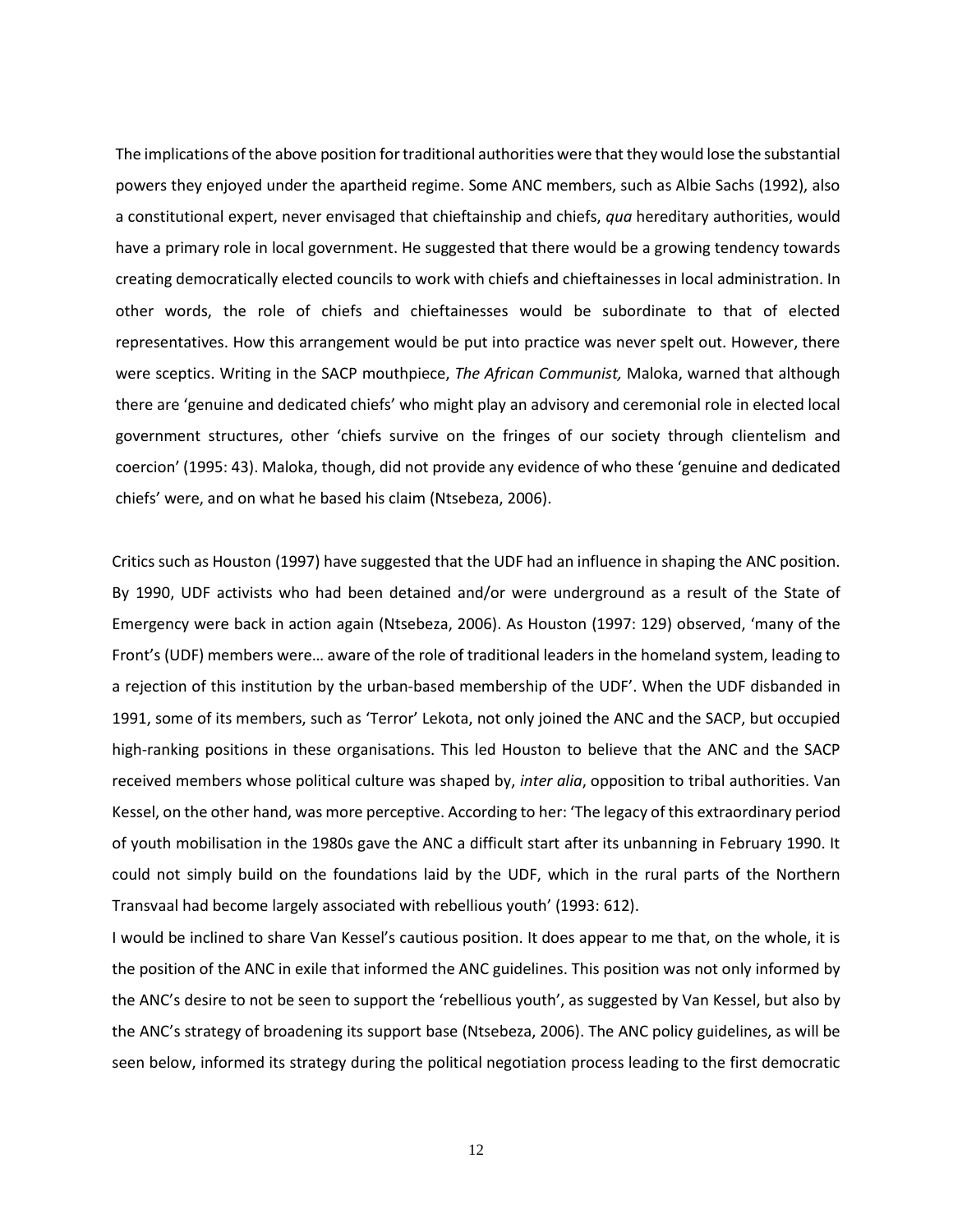elections in South Africa in 1994 (Ntsebeza, 2006). To complete the picture, I propose to pause and focus on traditional authorities during the transition to democracy.

#### **Traditional authorities during the political negotiation process**

Traditional authorities during the transition divided into two broad categories: Those who supported the ANC and were members of CONTRALESA, and those who were members of what became the Inkatha Freedom Party (IFP). Viii Unlike CONTRALESA, whose membership swelled when political organisations were unbanned and the political negotiations were underway, the IFP was vehemently and violently opposed to the UDF in the 1980s, and the ANC when it was unbanned in 1990. This was after the IFP, which initially enjoyed support from some ANC leaders, had a fallout with the organisation. According to Govan Mbeki (1996), relations between the ANC and Prince Buthelezi soured in 1979 when the latter broke a secrecy pact agreed upon between an ANC delegation, led by Oliver Tambo, and an Inkatha one, led by Buthelezi. Pursuing its strategy of working with government agents, the ANC delegation had recommended that Buthelezi should use his position as the leader of the KwaZulu Bantustan to mobilise the rural people for a united and non-racial South Africa. Buthelezi, according to Mbeki, used the meeting instead to raise his own profile, using the fact that he had the ear of the ANC leadership to give himself greater legitimacy (1996: 96). When the ANC-oriented UDF was established in 1983, there were tensions between it and Buthelezi that led to bloody conflict through most of the 1980s and the first half of the 1990s.

Buthelezi and his supporters never bothered to join CONTRALESA. In fact, they displayed a great deal of hostility towards the organisation. The election of Chief Maphumulo of KwaZulu-Natal as the president of CONTRALESA predictably angered Buthelezi (Ntsebeza, 2006). He is reported as having described CONTRALESA as an organisation attempting to 'thrust the spear into the very heart of Zulu unity' (Zuma 1990: 72). In September 1989, a few months after the election of Chief Maphumulo, Buthelezi is alleged to have summoned a meeting of all traditional authorities in KwaZulu-Natal, including King Zwelithini, to Ulundi (Ntsebeza, 2006). According to Zuma, Buthelezi told the gathering that they should 'close ranks and rejoice in our unity and to tell Inkosi Maphumulo to go to hell'. King Zwelithini is reported to have added his voice and attacked Chief Maphumulo (Zuma, 1990: 72)<sup>ix</sup>.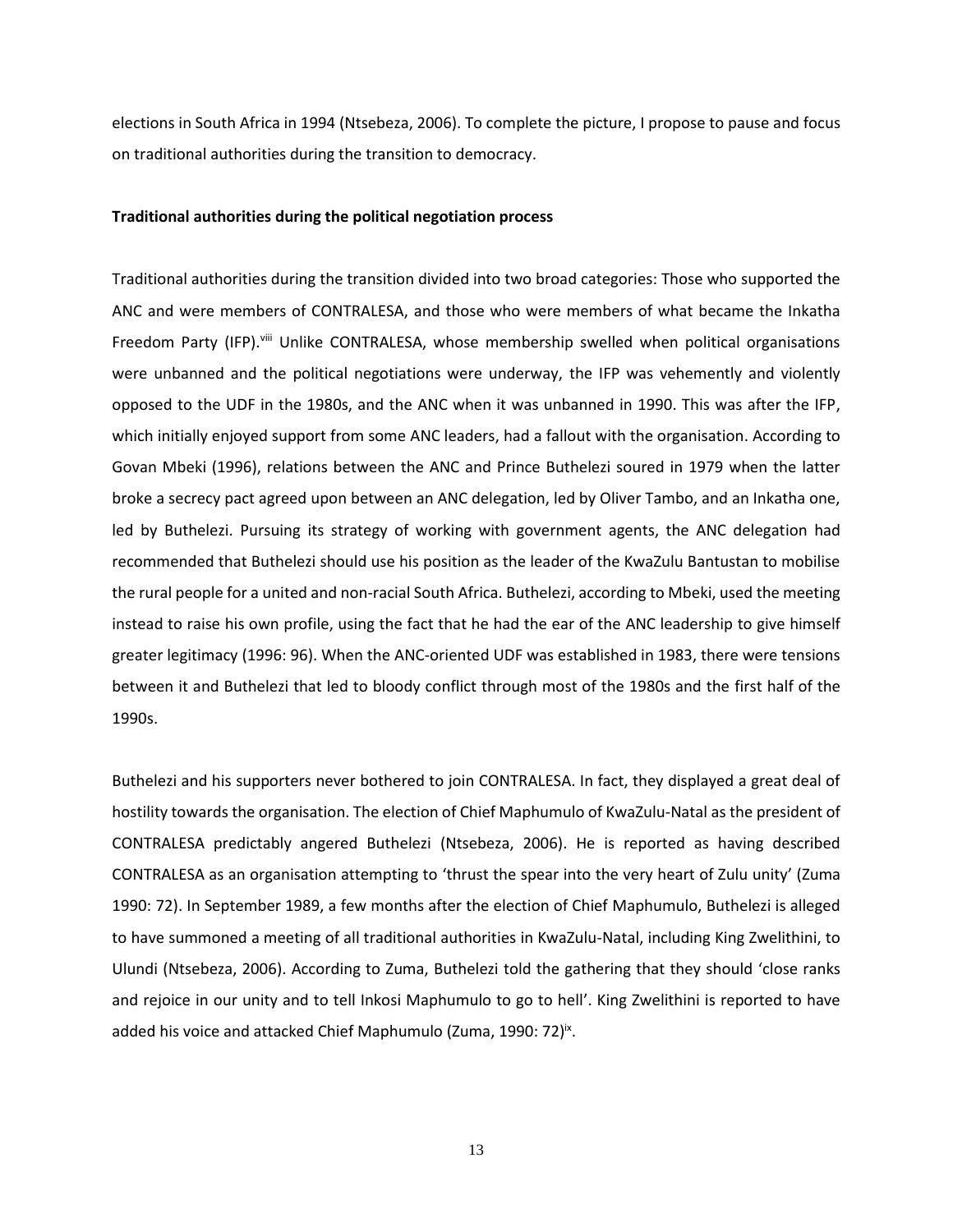Relations between CONTRALESA and the ANC started changing after the murder of Chief Maphumulo on 25 February 1991.<sup>x</sup> Chief Phathekile Holomisa took over from Chief Maphumulo as President. There were shifts in relations between CONTRALESA and the ANC under Holomisa. First and foremost, CONTRALESA rejected the ANC's vision that the institution of chieftainship be a ceremonial and advisory body. Instead, it pushed for the recognition of traditional authorities and their institutions as the primary level of government in rural areas. CONTRALESA, under Chief Holomisa, rejected the notion that, in the rural areas of the former Bantustans, municipalities and elected councillors be the primary level of local government<sup>xi</sup> (Ntsebeza, 2006).

Unlike the IFP which opposed the ANC from without, CONTRALESA remained within the ANC and raised its issues from within (Ntsebeza, 2006).

Traditional authorities as an institution did not participate in the political negotiation process. Where individuals participated, they did so as part of the delegations of the former Bantustans and in the case of members of CONTRALESA, as part of the ANC (Ntsebeza, 2006). Regarding the IFP, Prince Buthelezi put some conditions on his participation, including a demand for separate delegations for his KwaZulu government and his king. When this was not granted, he and the King pulled out of the process. The ANC and the National Party saw the non-involvement of the IFP as a threat to the negotiated transition, especially after the date for the first democratic elections was announced. Consequently, on the eve of the first democratic elections in 1994, several concessions were made to ensure the participation of the IFP in particular. These concessions included increasing the powers of provincial governments and recognition of the Zulu King. In this regard, the ANC and the NP undertook to recognise and protect the institution, status and role of the constitutional position of the King of the Zulus and the kingdom of KwaZulu, which would be provided for in the provincial constitution of KwaZulu-Natal (Henrard, 1999: 400). This ensured, six days before the 1994 national democratic elections, that the IFP would participate in the elections (Ntsebeza, 2006).

Despite all the difficulties in getting traditional authorities fully involved in the negotiations, the NP and ANC pushed ahead. They were nonetheless worried that traditional authorities were not participating (Ntsebeza, 2006). They considered 'the institution of traditional leaders (as) still relatively widely supported, especially in rural areas where they fulfil an important government function at local level' (Henrard, 1999: 397). According to Oomen, the ANC and the NP saw traditional authorities as 'important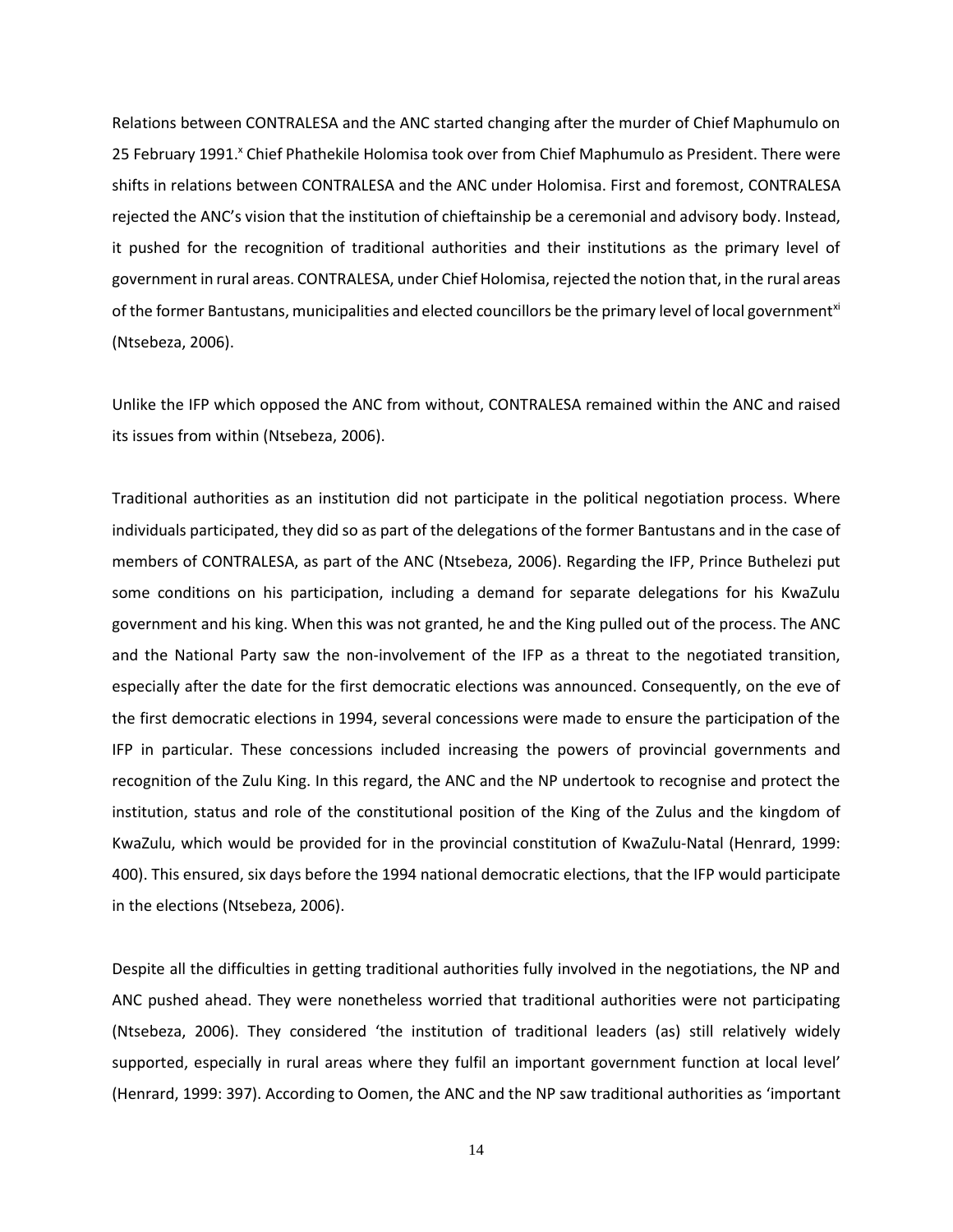vote brokers' (1996: 56). The broader context of this statement is that by this stage, the question of nonracial elections was squarely on the cards and votes counted. Whether the assumptions of the NP and ANC held water or not was highly debatable (Ntsebeza, 2006).

In the final analysis, traditional authorities in CONTRALESA were party to the adoption of Resolution 34, of the National Negotiating Council, which was unanimously adopted on 11 December 1993. In terms of this resolution, the following points, *inter alia*, were agreed upon:

- Traditional authorities will continue to exercise their functions in terms of indigenous law as prescribed and regulated by enabling legislation.
- There will be an elected local government, which shall take political responsibility for the provision of services within its area of jurisdiction.
- The (hereditary) traditional leaders within the area of jurisdiction of a local authority shall be *ex officio* members of the local government.
- The chairperson of any local government shall be elected from amongst all the members of the local government.

Thus, in the interim Constitution, traditional authorities managed to secure guarantees, albeit of a subordinate position, to that of the elected bodies. There was an agreement that the principles and values contained in the interim Constitution would not be undermined by the final Constitution. In this regard, a series of 34 Constitutional Principles were endorsed. The final Constitution had to comply with these principles (Henrard, 1999: 380). With regard to traditional authorities, Constitutional Principle XIII stated:

The institution and role of traditional leadership, according to indigenous law, shall be recognised and protected in the Constitution. Indigenous law, like common law, shall be recognised and applied in courts, subject to the fundamental rights contained in the Constitution and to legislation dealing specifically therewith.

In many ways, the principles agreed on were an endorsement of the ANC Policy Guidelines of 1992. The recognition of traditional leadership was subjected to the provisions of the Constitution and existing legislation. In addition, Resolution 34 has a strong bias in favour of elected local government, and traditional authorities would only be *ex officio* members of the local government (Ntsebeza, 2006).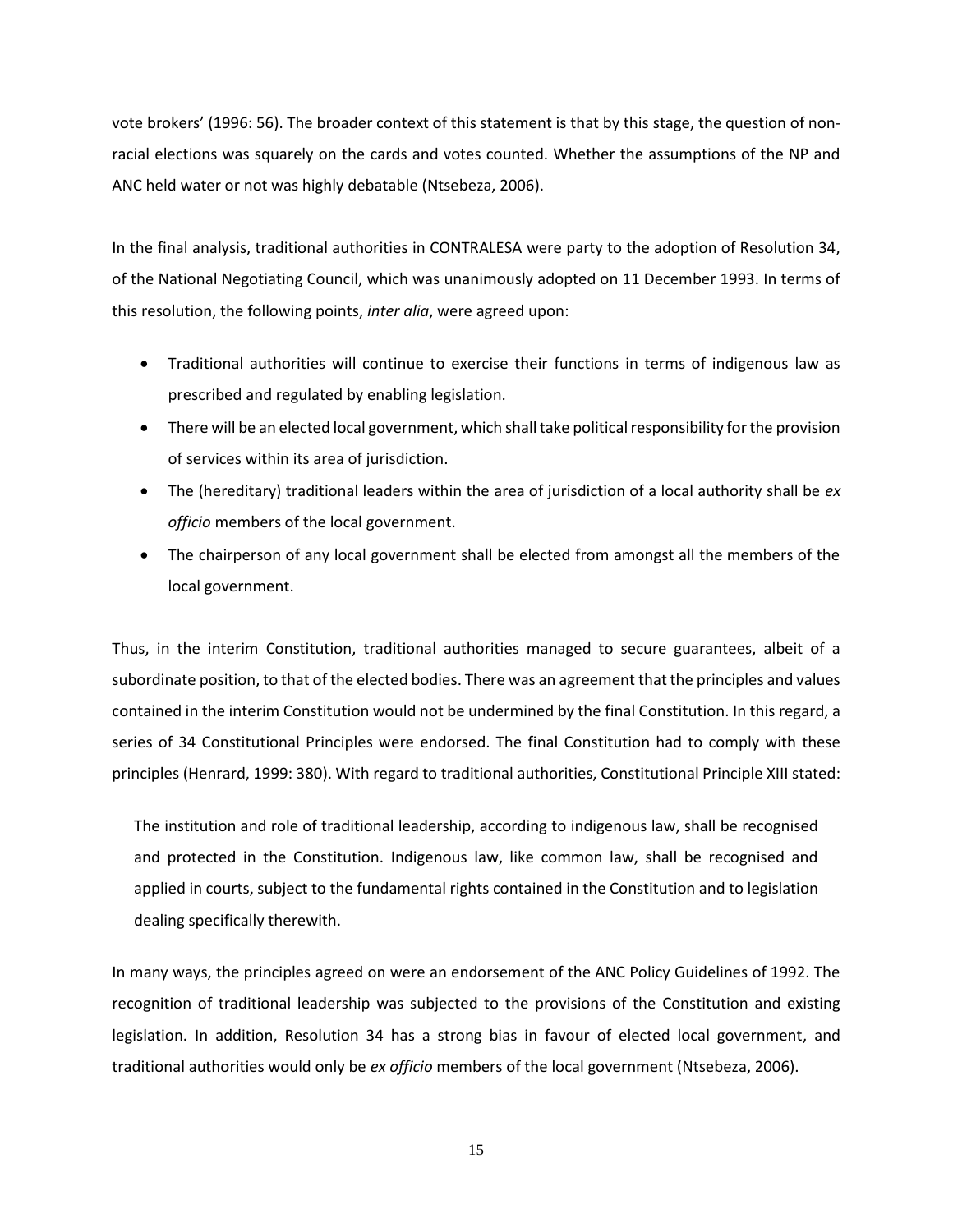It is important to note, as I wrap up this section, that the IFP rejected the interim Constitution. Although participants in the adoption of Resolution 34, CONTRALESA under the Presidency of Chief Phathekile Holomisa had serious reservations about what he and his supporters considered to be a secondary status. My opinion is that pressure from CONTRALESA was behind the fact that there was no provision in the 1993 *Local Government Transition Act* to define the form that local government would take in those rural areas controlled by traditional authorities (Ntsebeza, 2006). As will be seen below, it is disagreements on the issue of who would govern these areas that defined, and continues to define, relations between CONTRALESA and the ANC.

### **Traditional authorities in the first decade of South Africa's democracy**

It took the ANC-dominated Government of National Unity almost 10 years to meet its constitutional obligation of promulgating legislation that would clarify the role of the institution of traditional leadership and its incumbents. These laws were passed in 2003 and 2004. In the intervening years, the ANC was trying to resolve its dilemma of reconciling the interests of traditional authorities with those of rural residents who, mainly under the leadership of the South African National Civic Organisation (SANCO), were waging struggles against these traditional authorities. The ANC enjoyed support from both traditional authorities and activists in civic organisations and did not want to alienate either of the two. I have indicated above that it was difficulties around resolving this tension that delayed incorporation of transitional structures in Tribal Authority areas. Although this was before the 1994 democratic elections, and the National Party was still in power, the ANC was a key partner in the political negotiations of the early 1990s and played a critical role in the promulgation of the *Local Government Transition Act* of 1993 (Ntsebeza, 2006).

While the role of traditional authorities in a democracy was not directly addressed in the first decade after South Africa's first free elections, strides were made to promulgate legislation on local government. The government took a significant step forward in its attempts to democratise rural local governance: it separated the functions of local government and land administration, thus undoing a major legacy of apartheid which was to concentrate and fuse power in one authority, the Tribal Authority. Furthermore, the division between the rural and the urban was abolished in the sense that municipalities consisting of elected councillors were extended to all parts of the country, including rural areas under traditional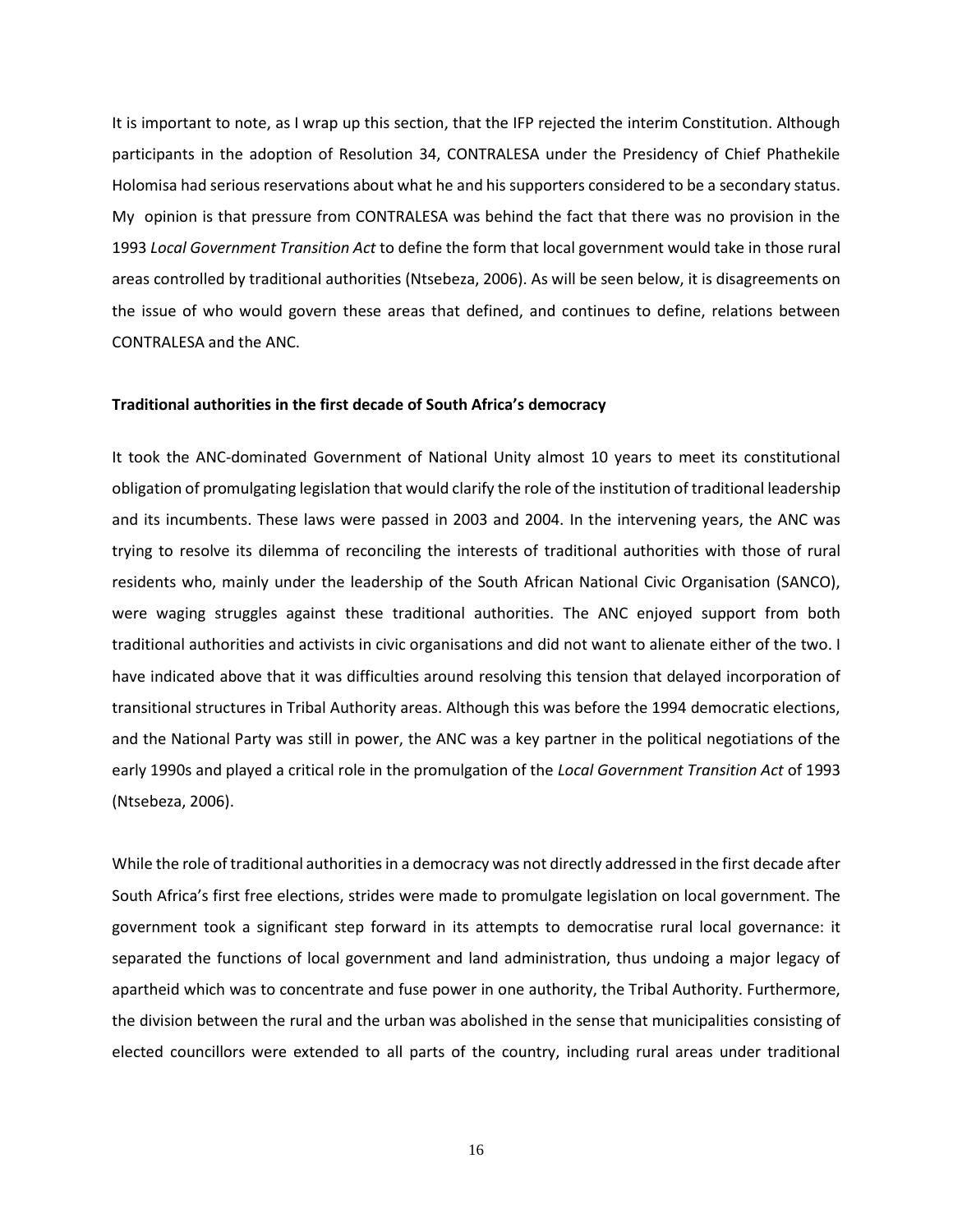authorities where municipalities did not previously exist. This was in line with the 1993 interim Constitution and later the final Constitution of 1996 (Ntsebeza, 2006).

Regarding the land question in the rural areas of the former Bantustans, the 1997 White Paper on South African Land Policy announced its 'key areas of concern' as 'the rights to land of the people living in' rural areas. The White Paper provided a guide for the legislative process that would define the land tenure rights of rural people, and a system of land administration. It drew a distinction between 'ownership' and 'governance' and implied that tenure reform in these areas would entail transferring 'ownership' of land 'from the state to the communities and individuals on the land' (1997: 93). By the beginning of 1998, the then Department of Land Affairs (DLA) had developed principles that would guide its legislative and implementation framework. The principles emphasised that, where land rights `to be confirmed exist on a group basis, the rights holders must have a choice about the system of land administration, which will manage their land rights on a day-to-day basis'. In addition, `the basic human rights of all members must be protected, including the right to democratic decision-making processes and equality. Government must have access to members of group-held systems in order to ascertain their views and wishes in respect of proposed development projects and other matters pertaining to their land rights' (Thomas *et al*., 1998: 528; Ntsebeza, 2006).

It seems quite clear from the above that both the then Departments of Provincial and Local Government and the DLA intended to subject traditional authorities to a system that would make them more representative and accountable to their communities (Ntsebeza, 2006).

Not surprisingly, the moves by the ANC-led government towards democratising rural local governance drew fierce criticism and resistance from traditional authorities, including those in CONTRALESA. There had already been signs that the ideological gap between members of CONTRALESA and those traditional authorities who were sympathetic to the IFP was closing (Ntsebeza, 2006; 2004; 2002). These became evident in the run-up to the first democratic local government elections in South Africa in 1995/1996. The two organisations began to work together. They took the ANC-led government to the Constitutional Court, challenging the government over the issue of establishing municipalities throughout the country, including rural areas under their jurisdiction. The then president of CONTRALESA, Chief Phathekile Holomisa, who had become an ANC Member of Parliament, took an increasingly defiant stand towards the ANC. He called for a boycott of the first democratic local government elections (Ntsebeza, 2006).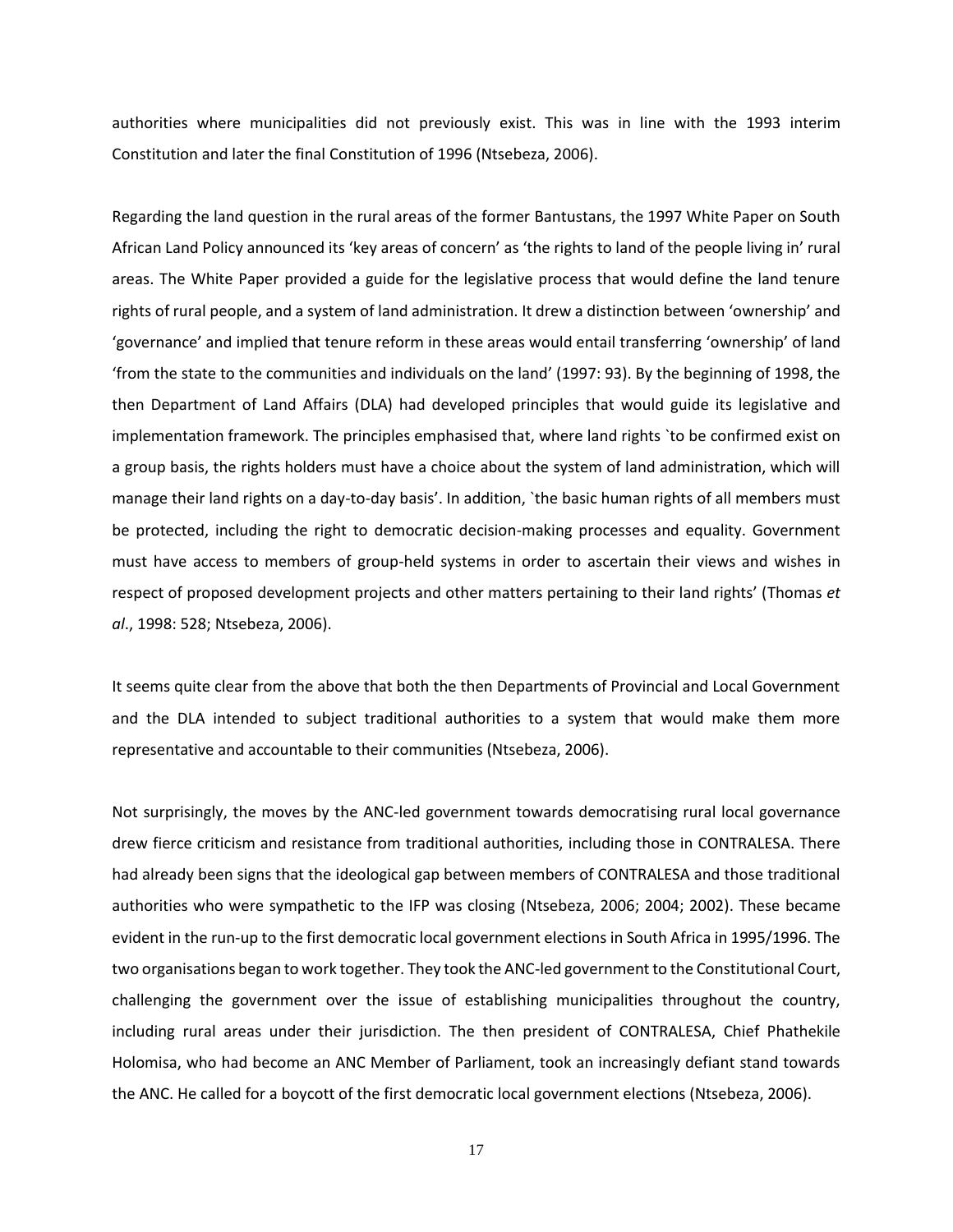While the initial collaboration between the IFP and CONTRALESA was around local government, it became clear that the main issue that brought them together was their opposition to the notion of introducing new democratic structures. They would be happy to be the only primary structure in rural areas and insisted on preserving the concentration of functions they enjoyed under apartheid, in particular land administration. Not only were they opposed to the idea of separation of powers, they were also opposed to any attempt to introduce alternative structures that would compete with them. For example, in the case of local government, traditional authorities rejected the introduction of municipalities in 'their' areas. They argued that they should play a central role in rural development, and by implication, they rejected the democratic principles upon which post-1994 developmental local government is based. Traditional authorities adopted a similar stand with regard to land tenure reform. While they agreed with government that land in the rural areas of the former Bantustans should not be the property of the state, they rejected the notion that where land is held on a group basis, the administration thereof should be transferred to democratically constituted and accountable structures. Traditional authorities strongly argued that the land should be transferred to Tribal Authorities, which are undemocratic and unaccountable. Transferring land to Tribal Authorities would legally exclude ordinary rural residents from vital decision-making processes, including those on land allocation (Ntsebeza, 2006).

### **Government succumbs to pressure from traditional authorities**

Things came to a head in the run-up to the second democratic local government election in December 2000. Traditional authorities exerted pressure on the government, threatening to boycott the local government elections. As a result, there was a delay in the announcement of the election date. After a series of meetings between the government and traditional authorities, government made some concessions. The first significant concession was the amendment of the Municipal Structures Act that was successfully rushed through Parliament just before the local government elections. The amendment increased the representation of traditional authorities in local government from 10 to 20 per cent of the total number of councillors. Furthermore, traditional authorities would not only be represented at a local government level, but also at district and, in the case of KwaZulu-Natal, metropolitan level. Traditional authorities, though, would not have the right to vote. This concession seemed to have encouraged traditional authorities to ask for more, rejecting the 20 per cent increase. They wanted nothing short of amending the Constitution and legislation flowing from it regarding municipalities in rural areas in the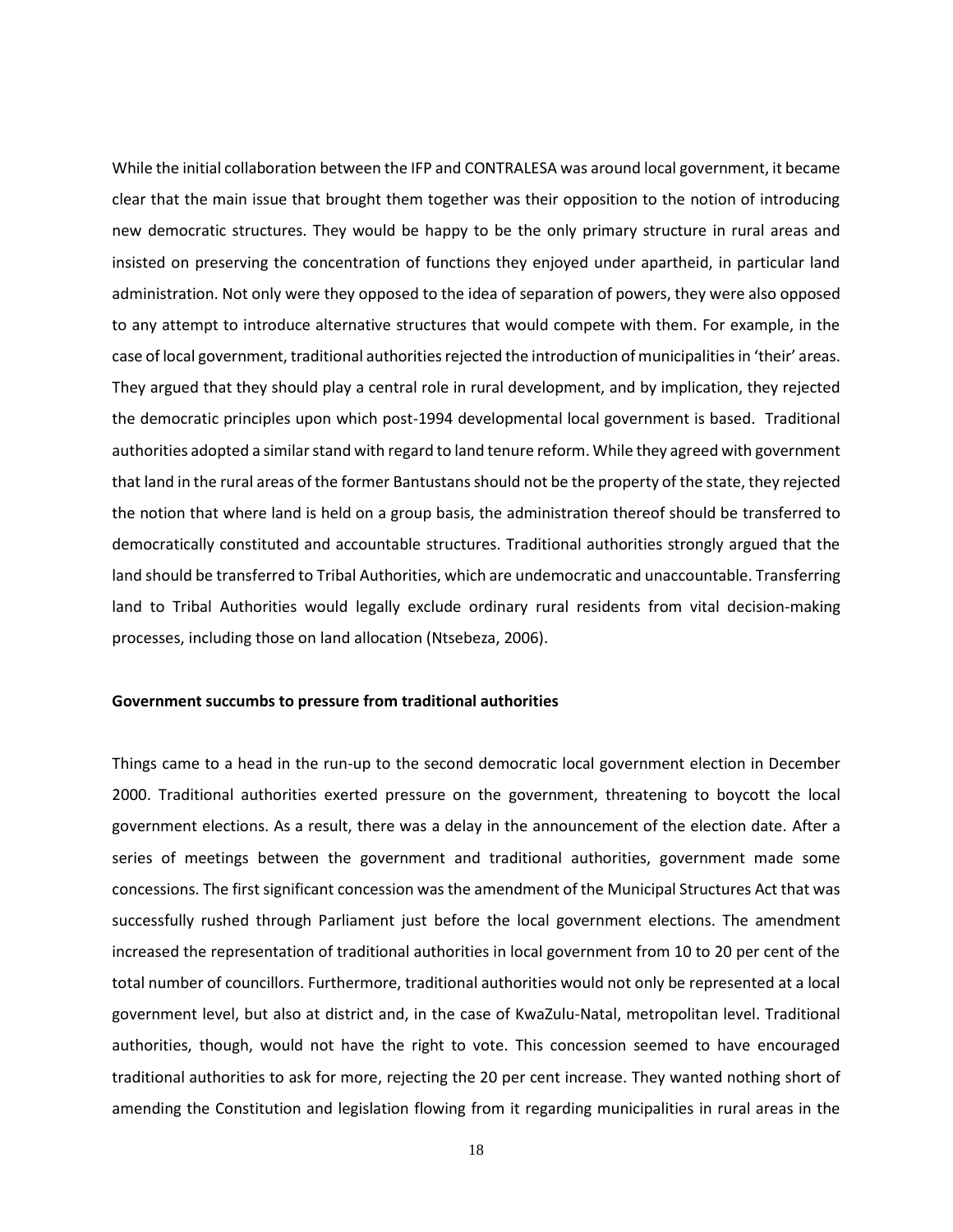former Bantustans. They wanted municipalities to be scrapped in these areas and be replaced by apartheid-era Tribal Authorities (Ntsebeza, 2006).

The response of government was, for the second time in as many months, to present a bill to Parliament to amend the Municipal Structures Act. The bill did not address the central demand of traditional authorities, namely the scrapping of municipalities in rural areas in favour of Tribal Authorities. The bill merely sought to give local government the authority to delegate certain powers and functions to traditional authorities. In addition, a range of peripheral duties would be assigned to traditional authorities. Predictably, traditional authorities rejected the bill and threatened to boycott the 2000 local government election. They also threatened that there would be violence in their areas if their demands were not met. The bill was subsequently withdrawn on a technicality. It would seem that the President gave some undertakings, given that traditional authorities eventually participated in the election (Ntsebeza, 2006).

At the same time as the above discussions were taking place, shifts were underway in the then DLA. We have seen above that the guiding principles of this department towards land administration were that, where land was held on a group basis, the land rights holders would have a choice about the system of land administration. However, when Minister Thoko Didiza replaced Derek Hanekom as minister of Land Affairs, after disbanding the drafting team of the Land Rights Bill that she inherited from Hanekom, she unveiled in February 2000 her 'strategic objectives' regarding land tenure and administration in rural areas. With regard to land administration, she committed herself to building on 'the existing local institutions and structures, both to reduce costs to the government and to ensure local commitment and popular support' (Lahiff, 2000: 63).

It was only in 2003 and 2004 that a degree of clarity about the role of traditional authorities in South Africa's democracy emerged. In 2003, Parliament passed the Traditional Leadership and Governance Framework Act (the Framework Act). An objective of this law that is pertinent for our case was the provision to establish and recognise 'traditional councils'. A traditional council, according to section 3(1), will be established in an area which has been recognised by the Premier as a traditional community. The preamble to the Act says that this would take place within the context of transforming 'the institution of traditional leadership … in line with constitutional imperatives … so that democratic governance and the values of an open and democratic society may be promoted'. The Act provided for a role for traditional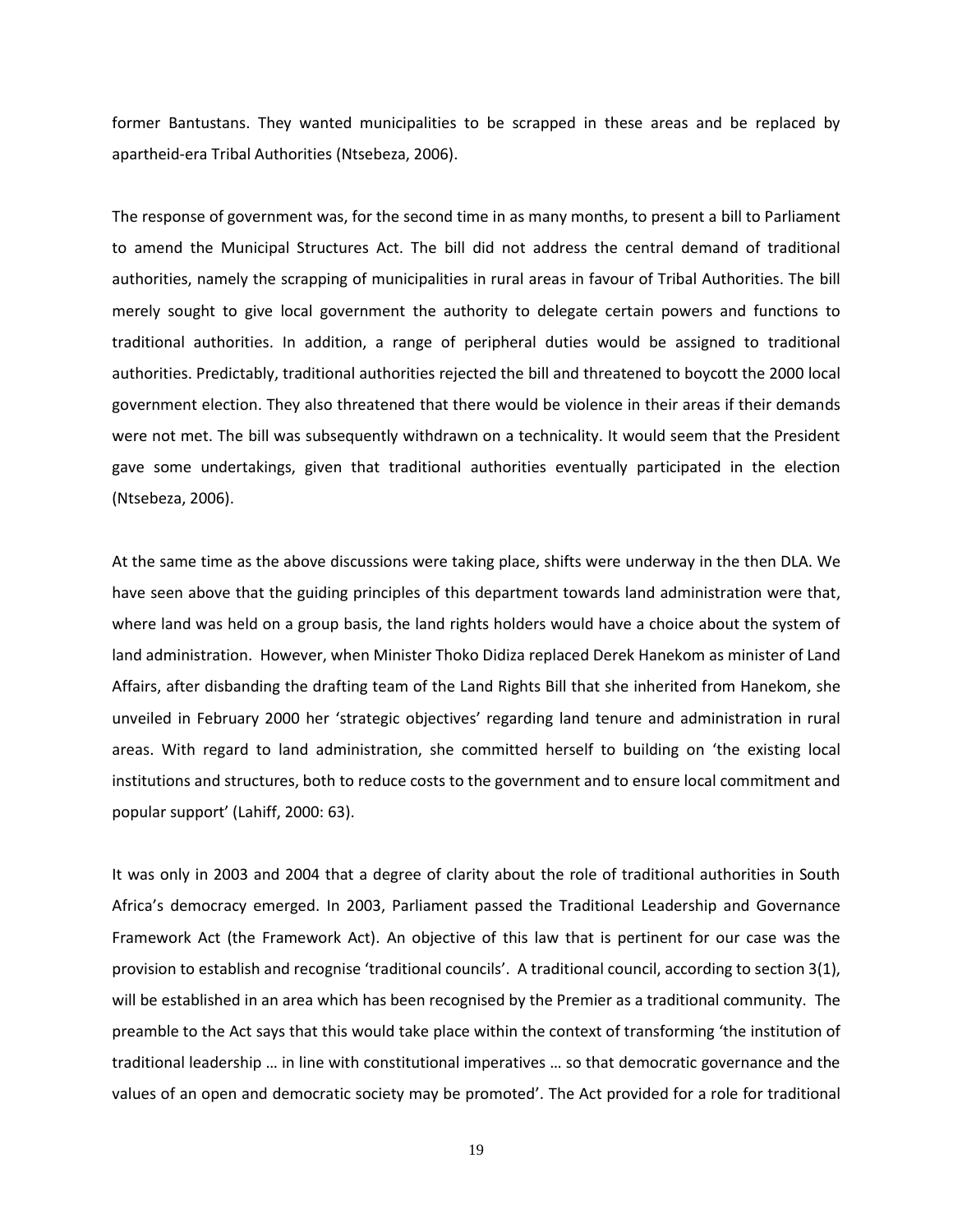leadership, not only in the local government sphere, but in all three spheres of government. It did not specify a role for traditional authorities in land administration. This would be dealt with in the Communal Land Rights Act, which was promulgated the following year, in 2004. The Act recognised apartheid era Tribal Authorities as the basis on which traditional councils would be established. A four-year transition period for the transformation of Tribal Authorities was allowed. But there was no provision, as Cousins and Claassens (2003) pointed out, for sanctions in the event that Tribal Authorities were not transformed.

As far as the constitution of traditional councils was concerned, they resembled the Tribal Authorities they were meant to replace. Although there was provision for a minimum of 30 per cent representation of women in the councils, the majority of the members would not be popularly elected. Initially, there was a recommendation that a mere 25 per cent of members should be elected. After strong protests from NGOs and other civil society organisations, this number was increased to 40 per cent. This, however, still gave unelected traditional authorities and their appointees a majority.

Following the Framework Act of 2003, another Act was passed, the Communal Land Rights Act of 2004. In terms of this Act, traditional councils established under the Framework Act were empowered to have land allocation and administration powers and functions in the areas they controlled under apartheid. Section 21(2) of the Communal Land Rights Bill read: 'If a community has a recognised traditional council, the powers and duties of the land administration committee may be exercised and performed by such council'. This gave enormous and unprecedented powers to a structure with a majority of unelected members. Under the colonial and apartheid systems, the final authority in the land allocation process and which issued permits to occupy land resided with magistrates and later District Commissioners. The 2004 Communal Land Rights Act made traditional councils supreme structures when it came to land allocation. According to then *Cape Times* reporter Christelle Terre'blanche, these provisions were made shortly after a meeting involving then Deputy President Jacob Zuma, King Zwelithini and the IFP's Prince Buthelezi, leading to speculation that the amendment was a deal (Terre'blanche, 2004).

The draft Communal Land Rights Bill which was gazetted on 14 August 2002 proposed to transfer registrable land rights to individuals, families and communities. On land administration, it divested traditional authorities of their land administration functions, including land allocation in favour of democratically elected administrative structures. Where applicable, 'legitimate' traditional authorities were accorded *ex officio* representation not exceeding 25 per cent. The draft bill clearly attempted to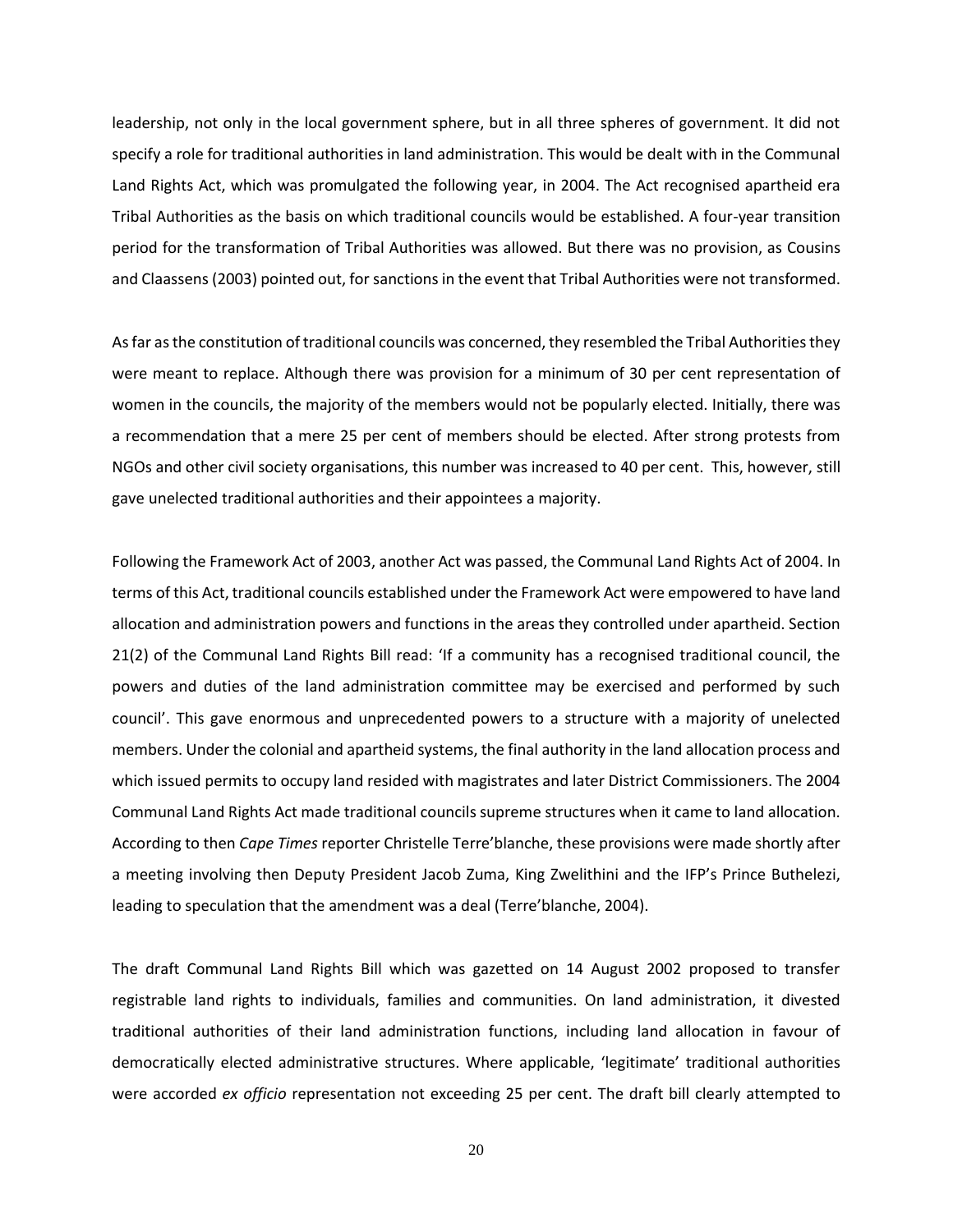strike a balance between the constitutional obligation to extend democracy to all parts of the country, including rural areas, and accommodating the institution of traditional leadership, which is recognised in the Constitution (Ntsebeza, 2006).

Traditional authorities rejected the August 2002 draft Bill. Chiefs Holomisa of CONTRALESA and Mzimela of the National House of Traditional Leaders indicated that they were going to oppose the envisaged legislation and would take up the issue, as they did in the past, with the President *(Sunday Times* and *City Press, 25 August 2020*). According to Chief Holomisa (quoted in *Daily Dispatch*, 2 November 2002):

In 2000, we (traditional leaders) held three meetings with him (Mbeki), where he categorically stated that in no way would the power of traditional leaders be reduced or diminished by his government. We asked him to put it in writing, and he took exception, saying it looked as though we doubted his word.

Some traditional authorities reportedly threatened bloodshed (*Daily Dispatch*, 2002).

The amended draft of the Communal Land Rights Bill drew criticism from a range of civil society organisations, and gender and land rights activists, organised under the auspices of the University of Western Cape based Programme for Land and Agrarian Studies (PLAAS) and the National Land Committee (NLC). It also received criticisms from some ANC Members of Parliament.<sup>xii</sup> The uproar was based on the view that traditional councils are 'a retreat from democracy' and an attempt to revive a defunct apartheid institution which, amongst others was deeply discriminatory of women. Cousins and Claassens (2003) argued that under 'customary law' women will be dependent on men and vulnerable to loss of their land and other property on divorce or the death of their husbands. Despite the protest, the controversial Bill was bulldozed through and passed unanimously by Parliament on 27 January 2004 (Ntsebeza, 2006).

For the first time in more than ten years, traditional authorities gave their overwhelming support for the Communal Land Rights Act.xiii In a *Business Day* article dated 2 December 2003, the then chairperson of the National House of Traditional Authorities, Chief Mpiyezintombi Mzimela, supported the second draft of the Communal Land Rights Bill with these words: 'The Communal Land Right Bill aims to restore to rural communities ownership of the remnants that they occupy of land that the colonial and apartheid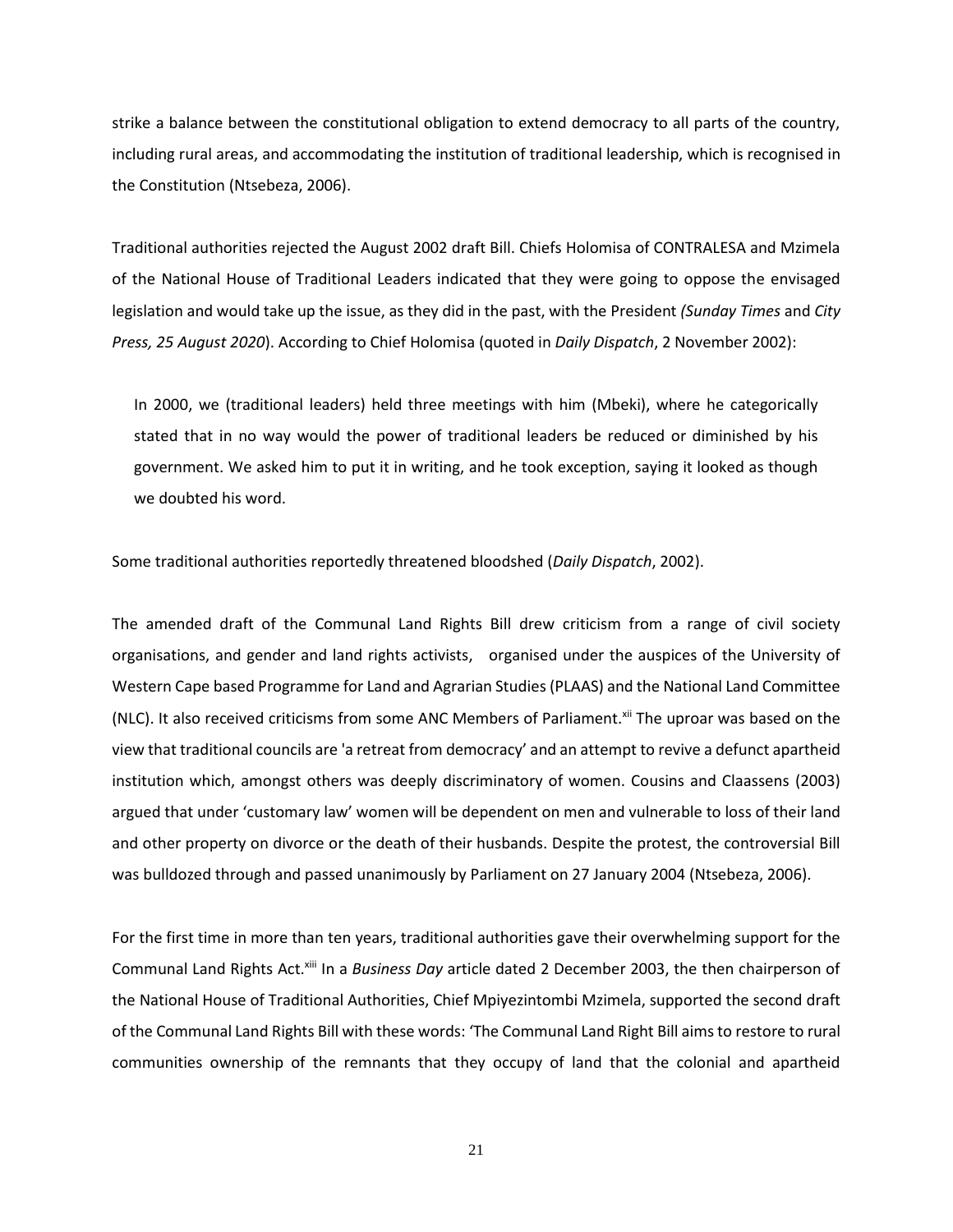government took from them by force – giving the communities registered title, so that it cannot happen again' (*Business Day*, 2003).

At the same time, Mzimela gave an indication that they would continue fighting for a constitutional amendment, pointing out that their 'communities wish to govern their own areas and want traditional communities to constitute the local government, not a fourth tier, but part of the third tier'. He averred that the institution of traditional leadership was the 'only institution that does not have its powers and duties set out in the Constitution', an 'omission' he urged should be 'rectified'. He was seemingly not happy that the Framework Act did not do away with municipalities made up of elected councillors as the primary form of local government in rural areas (*Business Day*, 2003).

The Communal Land Rights Act was however challenged by some rural residents (Claassens, 2013). They were concerned about their rights to land tenure, given that control over their land was in the hands of traditional councils that had a majority of unelected members. The applicants also contested the process followed in making the last-minute amendment to the Communal Land Rights Bill as outlined above. The matter went as high as the Constitutional Court. In 2010, the Constitutional Court declared the Communal Land Rights Act invalid in its entirety. The judgement, which was presented by the then Chief Justice Sandile Ngcobo was based on administrative grounds. The Court found that the provinces were never properly consulted when the Bill, which had an impact of customary law, was enacted. This could be interpreted to mean that rural residents should also be consulted, not just traditional authorities (Ntsebeza, 2006).

On the issue of land tenure that was raised by the applicants, the Chief Justice reasoned that it was unnecessary for him to make a pronouncement given that the Act had been declared unconstitutional in its entirety. All he could say was that procedure should be followed to make it possible for legislation to be passed as contemplated by sections 25(6) and (9) of the Constitution (Ntsebeza, 2006). Despite promises to introduce a Green Paper that would kickstart the process of promulgating legislation on tenure reform in the former Bantustans, nothing of substance has been done to pass the necessary legislation. The land rights of rural residents in areas that are controlled by traditional authorities continue to be precarious. In the case of KwaZulu-Natal, land that was under the KwaZulu Bantustan is held under the Ingonyama Trust, something that renders rural residents in that province tenants on their own land.<sup>xiv</sup>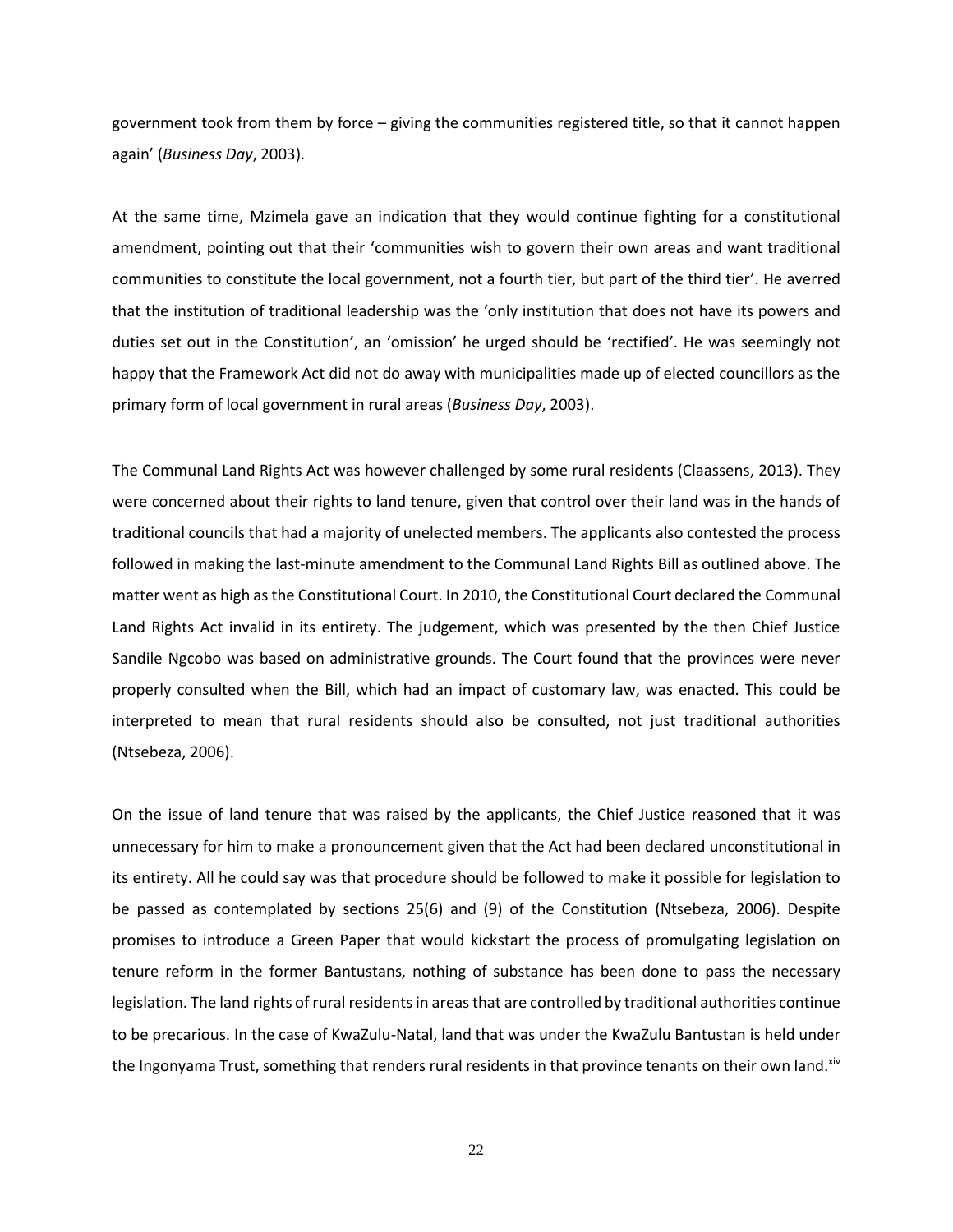The same applies, by and large with respect to governance issues. The only difference is that the Framework Act has since been replaced by a new law, the Traditional and Khoi-San Leadership Act that was signed into law by President Cyril Ramaphosa on 20 November 2019. Some of the provisions of the Act are:

- To provide for the recognition of traditional and Khoi-San communities, leadership positions and for the withdrawal of such recognition; and
- To provide for the functions and roles of traditional and Khoi-San leaders.

This Act d extends apartheid era structures to new territories, notably the Western and Northern Cape, with new actors, those identifying themselves as the Khoi-San.

In sum, in so far as the rural areas of the former Bantustans are concerned, very little has changed from the apartheid past. There is, in these areas, a perpetration of the system at both the level of land tenure and governance. This raises questions about the meaning of democracy for those living in these areas, an issue I address in the next section.

# **Recognition of traditional authorities and implications for democracy**

In instances where government has succumbed to pressure and demands from traditional authorities, as outlined in the previous section, this poses a huge threat to the democratic project that is at the heart of the South African constitution. As shown in this paper, traditional authorities in South Africa were unelected, and collaborated with the apartheid regime through apartheid-created structures, the Tribal Authorities that they and their appointees dominated. Furthermore, they were given executive powers, the most powerful being land administration and control of natural resources within areas of their jurisdiction. Although they did not own the land, no decision on land would carry weight if it was not endorsed by the Tribal Authority concerned. In many instances, traditional authorities took decisions without consulting residents, irrespective of whether the decision directly affected residents or not.

Mamdani (1996: 23) characterises the above concentration of power in one authority, as a 'clenched fist', i.e. the fusion of various powers – judicial, legislative, executive and administrative – within one office. In such a situation, there is no room for the classic liberal democratic notion of a separation of powers that, as I will show, undergirds the South African Constitution. Mamdani further reminds us that 'Native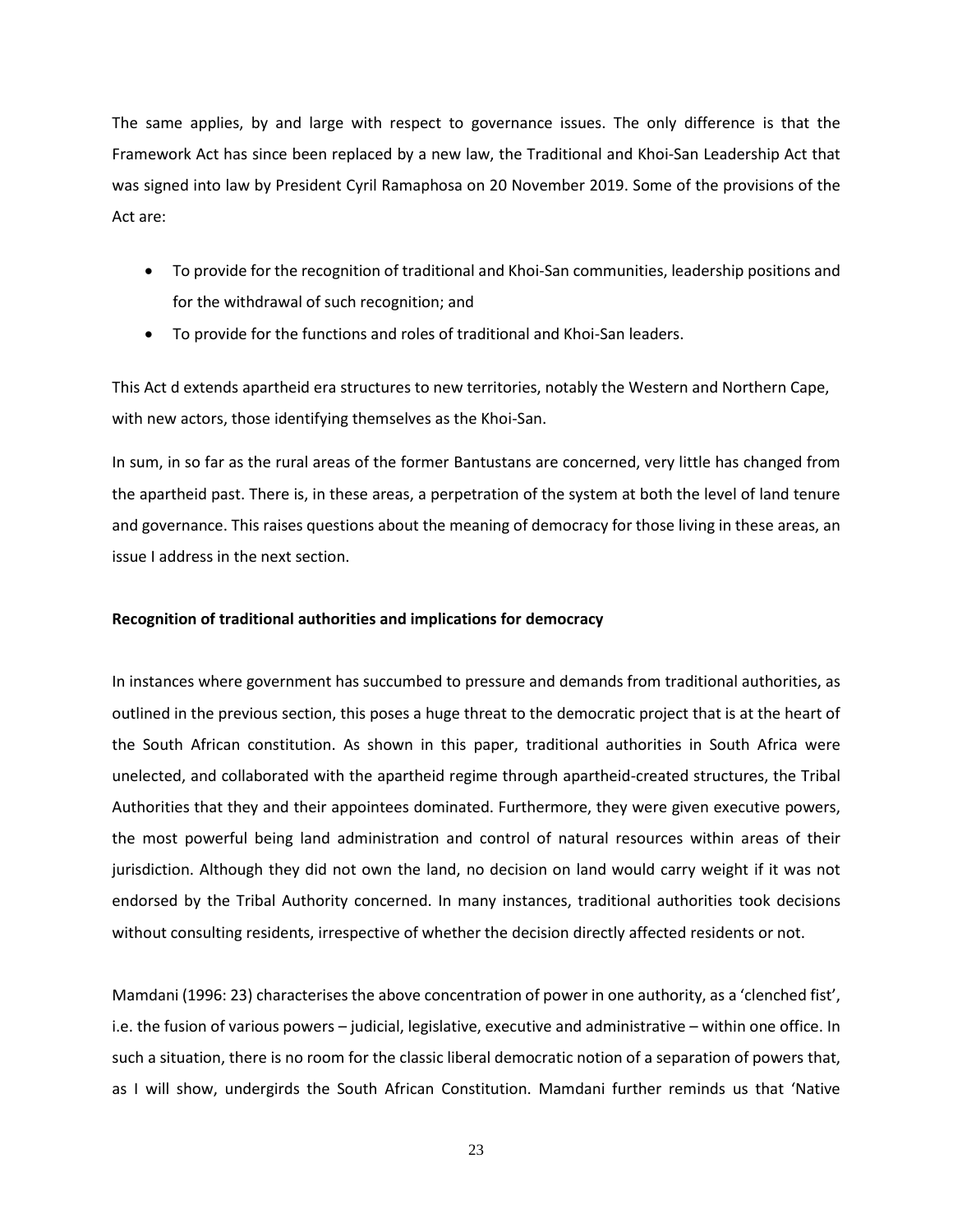Authorities', to use his term for what, in South Africa, were Tribal Authorities, were protected by colonial governments from any form of external threat. Their officials, as already noted, were appointed from above, had no term of office, and remained therein for as long as they enjoyed the confidence of their superiors (1996: 53). For Mamdani (1996), Native (Tribal) Authorities in a post-colonial/apartheid situation should be dismantled so as 'to link the urban and the rural – and thereby a series of related binary opposites such as rights and custom, representation and participation, centralisation and decentralisation, civil society and community – in ways that have yet to be done' (1996: 34).

In many ways, Mamdani's proposals echo the spirit of the South African Constitution. As indicated in the introduction to this paper, the recognition of the 'institution, status and role of traditional leadership, according to customary law', is, according to section 211(1) of the Constitution, 'subject to the Constitution'. The same sentiment is expressed in the Traditional Leadership and Governance Framework Act of 2003, discussed above. In its preamble, the Act categorically states its purpose as to 'define the place and role of traditional leadership within a system of democratic governance' as well as 'to transform the institution in line with constitutional imperatives'. The preamble of the Constitution clearly points out that the Constitution lays 'the foundations for a democratic and open society in which government is based on the will of the people and every citizen is equally protected by law'. Section 1(d) spells out one of the values of the Republic of South Africa as 'universal adult suffrage, a national common voters' roll, regular elections and a multi-party system of democratic government, to ensure accountability, responsiveness and openness', while section 19(2) guarantees every adult citizen 'the right to free, fair and regular elections for any legislative body established in terms of the Constitution'.

The principles and values of democracy in the Constitution were upheld in a landmark Bisho High Court (Full Bench) judgement, *The Premier of the Eastern Cape vs Penrose Ntamo* (2015), involving the appointment of headmen in terms of the Framework Act. The Premier of the Eastern Cape had appealed a Lower Court decision that upheld an application by residents of a village in the Eastern Cape, Cala Reserve that their long-standing practice of electing their headmen be maintained. They were opposing the appointment of a headman without their participation, basing their case on my research and affidavit. In paragraph 49, Justice Plasket, who wrote the judgement, which was endorsed by his two colleagues had this to say (Bisho High Court Judgement, 2015):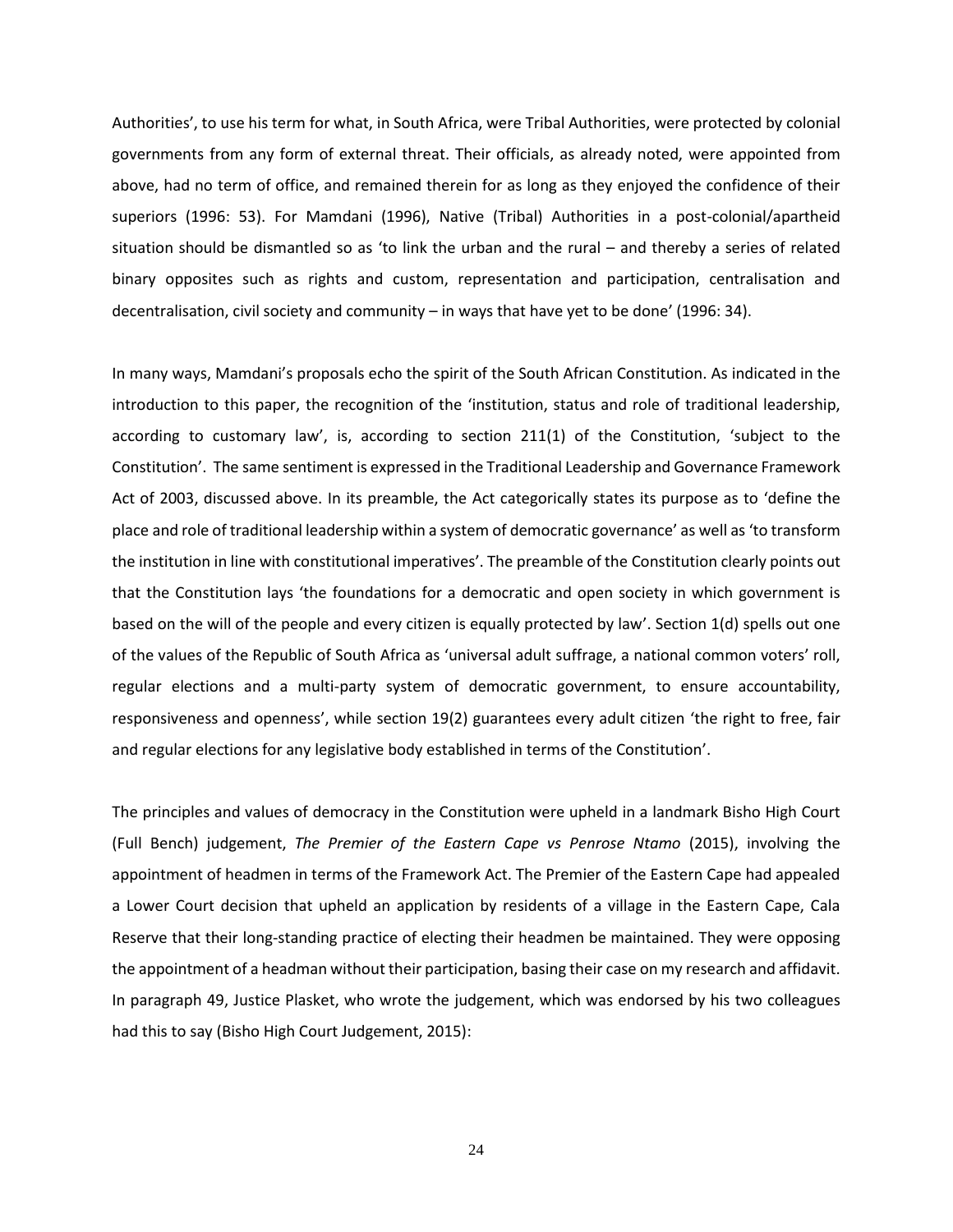The facts set out in Professor Ntsebeza's affidavit establish a practice (of electing their headman) of long duration … It is a reasonable practice in that it is not in conflict with legislation or the Constitution. Indeed, it is a practice that is consonant with the value of democratic governance, aimed at the achievement of accountability, responsiveness and openness that is one of the Constitution's founding values. It is also consistent with various fundamental rights, such as the right to dignity, the right to freedom of opinion, the right to freedom of association and the right to make political choices …

The judge came back to this point when interpreting section 18 of the Eastern Cape version of the Framework Act. According to the judge, this section should be understood to mean that the 'royal family', when appointing a headman, should take into account the custom in the area concerned. In this respect, the learned judge argued (paragraph 82) that section 18 'advances, rather than retards the promotion of democratic governance and the values of an open and democratic society by recognising the customary law of local communities in the identification of those who will govern them on the local, and most intimate, level'. The judge ended this paragraph by remarking that identifying 'those who will govern ... is a recipe for the legitimacy of local government' (Bisho High Court Judgement, 2015).

With respect to customary law, in paragraph 85 Justice Plasket made the insightful observation that the very nature of this law means that it not only differs from place to place, but, crucially for purposes of this paper, 'may also change over time' (Bisho High Court Judgement, 2015).

I argue in this paper that the demands made by traditional authorities for a return to apartheid era rule in areas under their jurisdiction must be situated within the context of the Constitution, the supreme law of the land, and legislation flowing from it, as outlined above. As has been demonstrated in this paper, traditional authorities are fighting tooth and nail for the restoration of apartheid-era Tribal Authorities, euphemistically referred to as Traditional Councils, and are demanding that what is effectively a fourth sphere of government be established for them. As I point out in my book *Democracy Compromised*, policy formulators, politicians and some scholars focusing on policy issues must not only pay due respect to the law, but must also be sensitive to historical and current empirical evidence when defining a role for traditional authorities.

#### **How to explain the ANC's prevarication: The international and national contexts**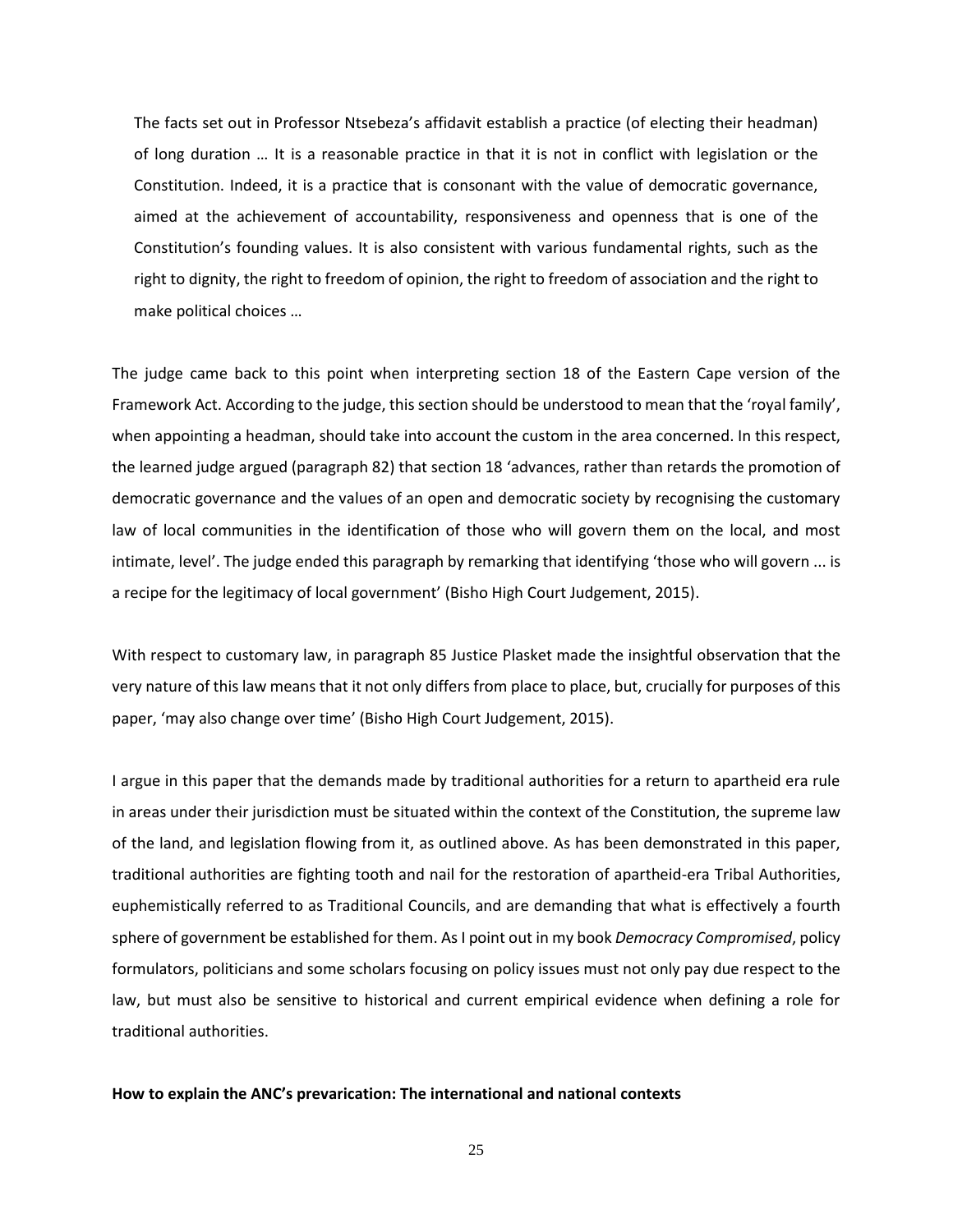The recognition of traditional authorities in South Africa cannot be divorced from the general reemergence of traditional and customary authorities on the African continent (Ntsebeza, 2006). This resurgence of traditional authorities came to light when multi-party democracy and decentralisation were introduced in the region in the early 1990s. Hitherto, it had become standard practice for African countries to become one-party states at independence, thus nullifying the importance of elections at that point. Using this power, countries such as Mozambique and Tanzania abolished the institution of traditional leadership. With the advent of multi-party democracy, the ruling Mozambique Liberation Front (FRELIMO) party in Mozambique for instance was compelled to take traditional authorities seriously (Ntsebeza, 2006). Some scholars and commentators argue that by marginalising traditional authorities, FRELIMO drove some traditional authorities to the camp of the opposition, (Mozambique National Resistance (RENAMO), which waged a civil war against FRELIMO in the 1980s and early 1990s (see Dinerman, 2001; Bowen, 2000; Libombo, 2000; Pitcher, 1996). When FRELIMO was waging war against RENAMO, the ANC had offices in Mozambique and closely witnessed developments there, including the role of traditional authorities in that country. In fact, in the discussions about CONTRALESA outlined above and on how the ANC should relate to traditional authorities, reference could be made to the Mozambican experience, that, if not well managed, traditional leaders have potential to draw support away from the political elite (Ntsebeza, 2006).

However, while this example illustrates a point about the importance of contextual issues, this paper is not meant to provide a comparative study of how African countries are dealing with the issue of traditional authorities in a multi-party democracy. To repeat, this requires a separate paper.

At the time the ANC entered into talks with the apartheid government, in addition to developments on the continent in the early 1990s, the global context was rapidly changing. The Cold War had come to an end with the demise of the Soviet empire and capitalism became the only system dominating the world. This left organisations such as the ANC, which drew its support and inspiration from the Soviet-bloc, almost stranded and in search of new global allies. This void was exploited by forces within the ANC who were capitalist minded. As a 'broad church', the ANC accommodated all sorts of elements for as long as they were anti-apartheid. With the collapse of the Soviet empire, the radicals within the ANC began to lose ground. There were, as Marais (1998) argued, tensions within the ANC, but the conservative forces, including those who were supportive of traditional authorities, won the day (Ntsebeza, 2006).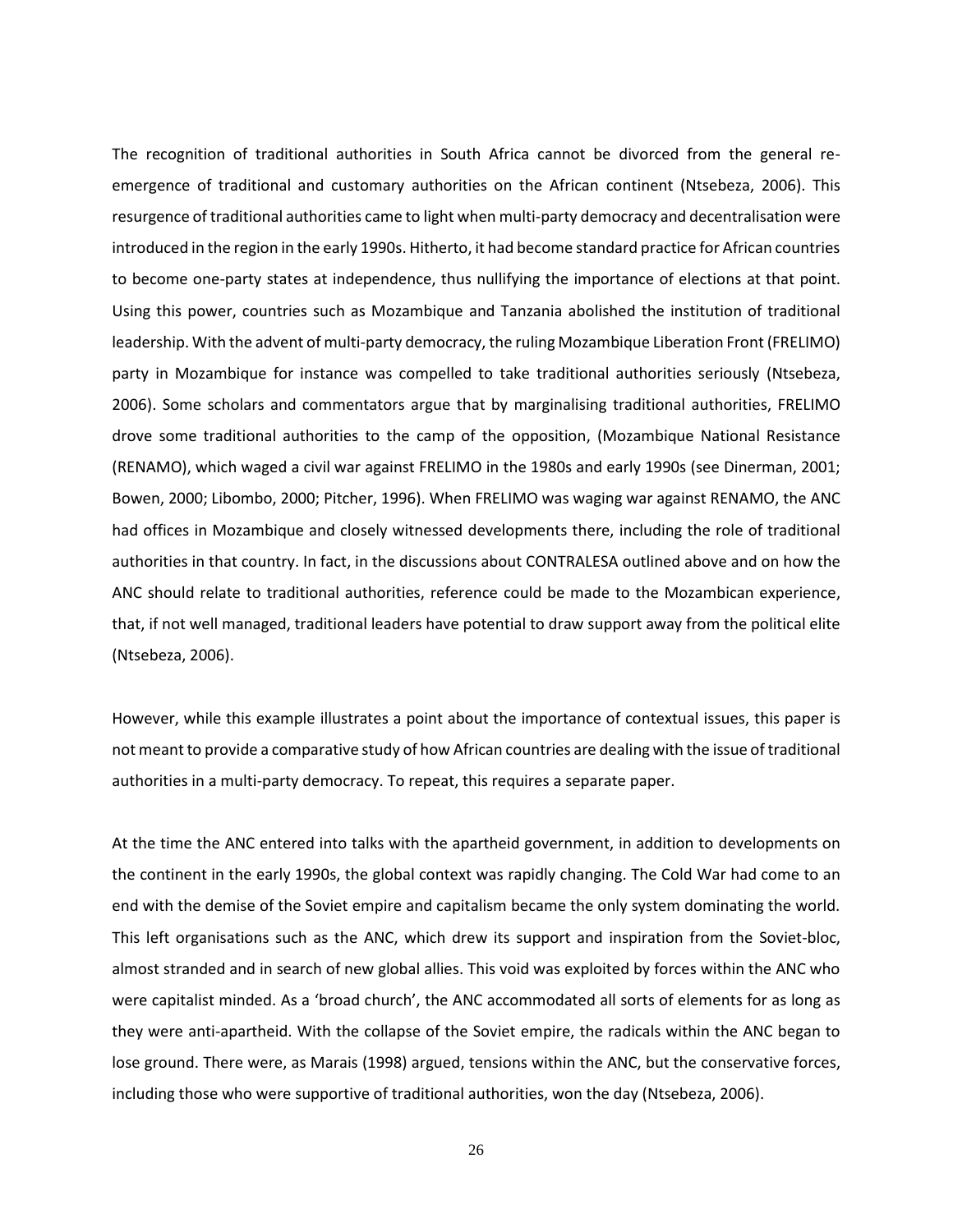At the national level, poor performance by elected councillors hasstrengthened the position of traditional authorities. Rural residents had high expectations that democracy would bring relief. Some of these hopes were fuelled by election promises. When these promises could not be fulfilled, rural councillors lost the confidence of ordinary rural residents who initially supported them. The burning issues in most rural areas in the former Bantustans, apart from land for residential purposes, concern infrastructure, especially water and roads. These services fall within the jurisdiction of municipalities. The latter have consistently failed to deliver on these services, hence their loss of popularity. On the other hand, traditional authorities have power over land and on this they deliver (Ntsebeza, 2006). Eager to gain votes, the ANC may not want to lose the support of traditional authorities. But the latter also have their own agenda, the return to apartheid rule in the countryside under their control.

#### **Concluding remarks**

The focus of this paper is on the role of traditional authorities in a democracy, with specific reference to post-1994 South Africa, and grounded in the historical context of the role of traditional authorities during the colonial and apartheid eras. I have shown that the ANC was essentially an urban-based organisation that did not have strong roots in the rural areas, either in the former Bantustans or in white-controlled commercial farms. I have also demonstrated that the ANC never had a clear-cut policy on traditional authorities. Its strategy was to associate itself with what it considered to be 'progressive chiefs', a position that was often challenged by a minority within the organisation, notably Govan Mbeki. Colonialists distorted the institution of traditional leadership and co-opted chiefs to enforce their strategy of divide and rule, and to ensure that as a foreign minority they managed to rule an indigenous majority, to follow Mamdani (1996). However, there were traditional authorities who resisted co-option and it is these traditional authorities that key ANC leaders regarded as progressive. Traditional authorities who worked with the apartheid state, including Prince Buthelezi, were rejected. The establishment of CONTRALESA in the 1980s must be understood in this context (Ntsebeza, 2006).

This paper also showed that when political negotiations began in earnest in the early 1990s, the ANC's 1992 Policy Guidelines assigned a ceremonial role for traditional authorities. CONTRALESA rejected the ceremonial role assigned to it and, as it later turned out, demanded the retention of the powers they enjoyed under apartheid. At the time, the first President of CONTRALESA had been murdered and the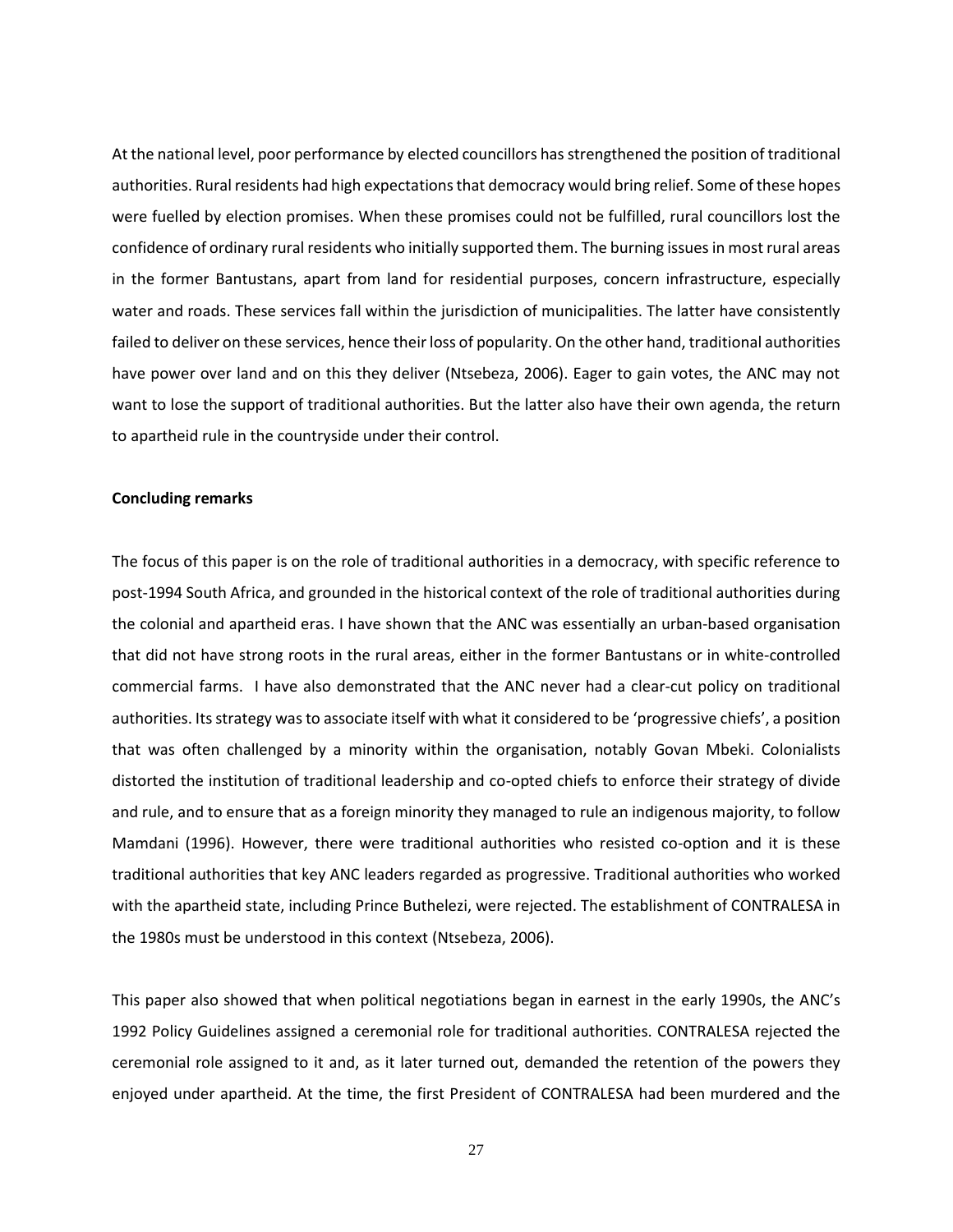organisation was being led by Chief Holomisa. At first, the ANC, supported by civil society organisations who had bitter experiences of the role traditional authorities played as lackeys of the apartheid regime, resisted this demand (Ntsebeza, 2006). The ruling party was to later concede to some of CONTRALESA's demands.

The role of the IFP in calibrating the powers of traditional leaders has also been highlighted. The organisation did not participate in the political negotiations of the early 1990s until the ANC and NP conceded that land in the rural areas of the KwaZulu bantustan would be registered under the Ingonyama Trust, whose sole Trustee was King Zwelithini. Unlike CONTRALESA, which worked within the ANC, the IFP waged a bloody conflict first against the UDF, and then with the ANC after the unbanning of political parties.

I have demonstrated in this paper that soon after the first democratic elections of 1994, an alliance of traditional authorities, irrespective of their political affiliation, emerged. This put the ANC in a dilemma, largely because it did not want to lose the support of traditional leaders who were members of CONTRALESA while at the same time it did not want to lose the support of civil society organisations, most of which were opposed to traditional authorities. I have argued in this paper that this was by and large the reason why the ANC was ambivalent about the precise roles, functions and powers of traditional authorities in a democracy in the period up to the early 2000s (Ntsebeza, 2006).

This paper has shown that the ANC finally resolved its dilemma when it promulgated the Traditional Leadership and Governance Framework Act of 2003 and the Communal Land Rights Act of 2004, both of which propped up traditional authorities. By that time, I have argued, civil society structures in rural areas were weak and councillors had discredited themselves. As has been shown the two laws compromised the democratic project in that they created structures along the lines of those created by the apartheid regime. As was the case during the apartheid period, the majority of the members of the traditional councils are not chosen by the people they control. This defeats the whole purpose of the liberation struggle in which the key principle was that leaders should be chosen by the people they rule.

I conclude the paper by arguing that conferring political and executive powers to unelected, traditional leadership structures compromises the post-1994 democratic project. It eschews the Bill of Rights principles of accountable leadership based on the will of its citizens.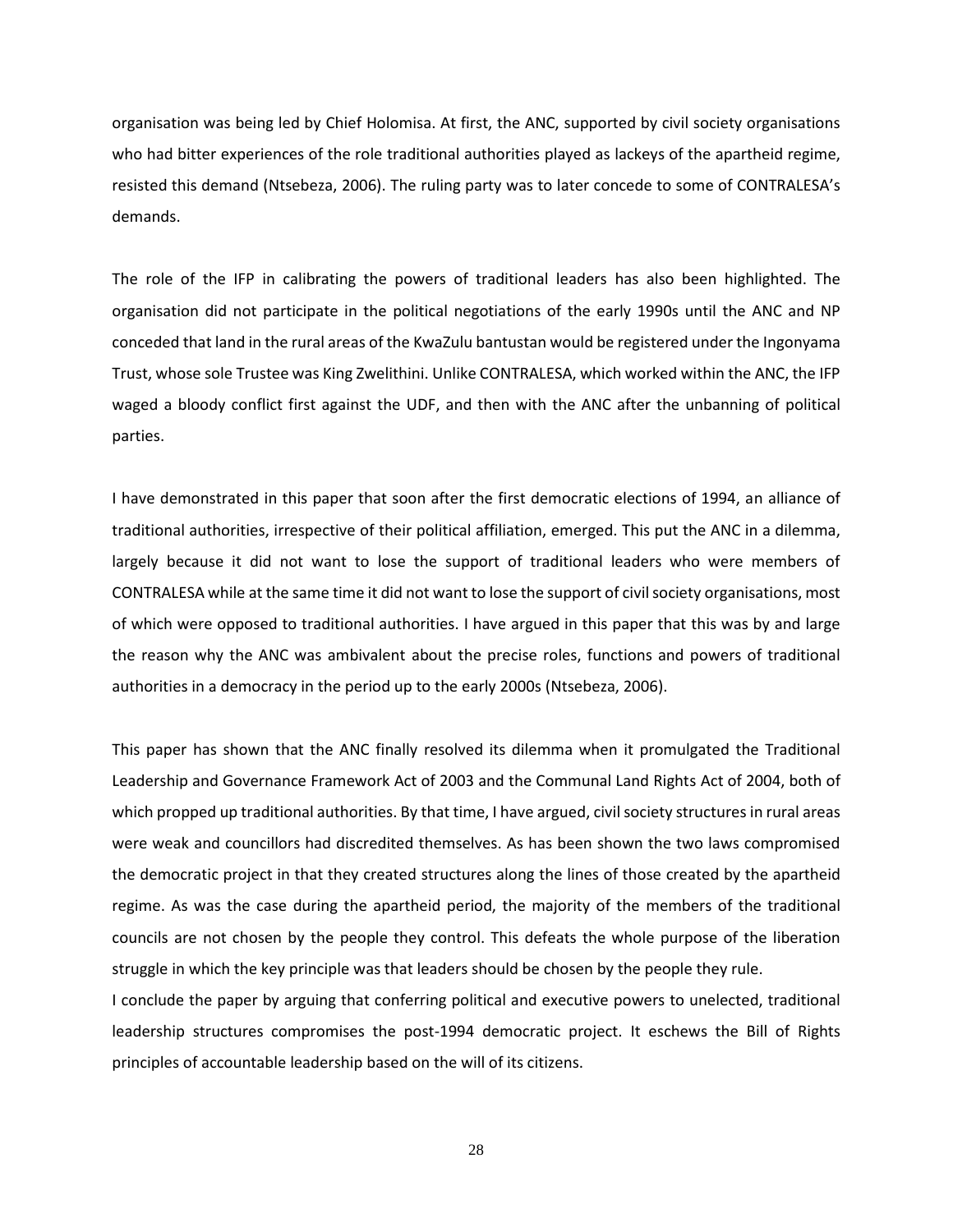#### **References**

African National Congress. 1992. *Ready to Govern: ANC policy guidelines for a democratic South Africa*. Adopted at the National Conference 28-31 May 1992. Policy Unit of the African National Congress.

Amin, S. 1972. 'Underdevelopment and Dependence in Black Africa: Origins and contemporary forms'. *Journal of Modern African Studies*, 10(4), 503-524.

Bisho High Court Judgement. 2015. *Premier of the Eastern Cape et. al versus Penrose Ntamo et. al*. Case no. 169/14. Date heard: 7 August 2015; Date delivered: 18 August 2015 (Reportable). Eastern Cape Local Division, Bisho. Full Bench.

Bowen, M. L. 2000. *The State Against the Peasants: Rural struggles in colonial and postcolonial Mozambique*. Charlottesville: University Press of Virginia.

Cousins, B. and Claassens, A. 31 October – 6 November 2003. 'Looming land disaster'. *Mail and Guardian*.

Claassens, A. 2013. 'Recent changes in women's land rights and contested customary law in South Africa'. *Journal of Agrarian Change*, 13 (1), 71-92.

Claassens, A. 2001. '"It is Hard to Challenge a Chief": Transfer of title to tribes – the Rakgwadi case'. *Research Report No. 9*. Bellville: Programme for Land and Agrarian Studies.

Claassens, A. 2000. 'South African Proposals for Tenure Reform: The Draft Land Rights Bill', in Toulmin, C. and Quan, J. (eds.), *Evolving Land Rights, Policy and tenure in Africa*. London: DFID/IIED/NRI, pp 247-266.

South Africa Government. 1996. *The Constitution of the Republic of South Africa, 1996.* Pretoria.

Department of Land Affairs. 1997. *White Paper on South African Land Policy*. [http://www.ruraldevelopment.gov.za/phocadownload/White-Papers/whitepaperlandreform.pdf,](http://www.ruraldevelopment.gov.za/phocadownload/White-Papers/whitepaperlandreform.pdf) accessed 22 September 2020.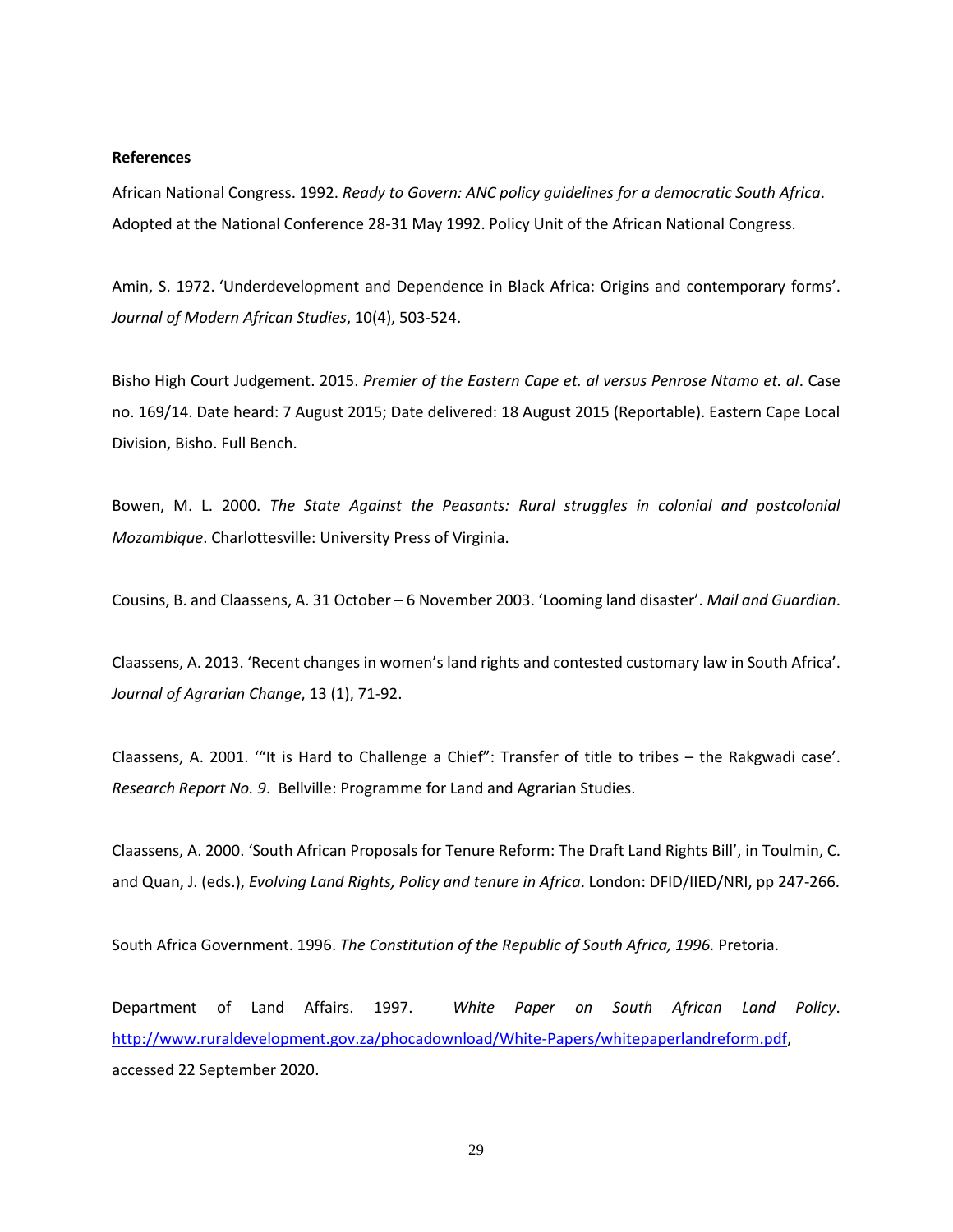Department of Provincial Affairs and Constitutional Development. 1998. *The White Paper on Local Government*. [http://www.cogta.gov.za/cgta\\_2016/wp-content/uploads/2016/06/whitepaper\\_on\\_Local-](http://www.cogta.gov.za/cgta_2016/wp-content/uploads/2016/06/whitepaper_on_Local-Gov_1998.pdf)[Gov\\_1998.pdf,](http://www.cogta.gov.za/cgta_2016/wp-content/uploads/2016/06/whitepaper_on_Local-Gov_1998.pdf) accessed 22 September 2020.

Dinerman, A. 2001. 'From "Abaixo" to "Chiefs of Production": Agrarian Change in Nampula Province, Mozambique, 1975-87', *The Journal of Peasant Studies*, 28 (2), 1-82.

Henrard, K. 1999. 'The Interrelation between Individual Human Rights, Minority Rights and the Right to Self-determination for an adequate Minority Protection', Unpublished Doctor of Law degree, Leuven University.

Houston, G. F. 1997. 'Traditional Leadership and the Restructuring of Rural Local Government'. Paper presented to the Internal Conference on Traditional Leaders in Southern Africa, Umtata, 16-18 April.

Lahiff, E. 2000. 'Land Tenure in South Africa's Communal Areas: A case study of the Arabie-Olifant's Scheme'. *African Studies*, 59 (1), 45-69.

Libombo, A. 2000. 'Mozambique's bitter war between Chiefs and Liberation Government'. *Land and Rural Digest*, 5 (2), 120-145.

Mafeje, A. 2003. The Agrarian Question, Access to Land, and Peasant Responses in Sub-Saharan Africa. United Nations Research Institute for Social Development: Civil Society and Social Movements Programme Paper **Number** 6. [https://www.unrisd.org/80256B3C005BCCF9/\(httpAuxPages\)/A2B577C61B19F92EC1256D56002B5291/](https://www.unrisd.org/80256B3C005BCCF9/(httpAuxPages)/A2B577C61B19F92EC1256D56002B5291/$file/mafeje2.pdf) [\\$file/mafeje2.pdf,](https://www.unrisd.org/80256B3C005BCCF9/(httpAuxPages)/A2B577C61B19F92EC1256D56002B5291/$file/mafeje2.pdf) accessed 22 September 2020.

Maloka, T. 1995. 'Traditional Leaders and the Current Transition'. *The African Communist*, 2<sup>nd</sup> Quarter, 25-43.

Mamdani, M. 1996. *Citizen and Subject: Contemporary Africa and the legacy of late colonialism*. Cape Town: David Phillip Publishers.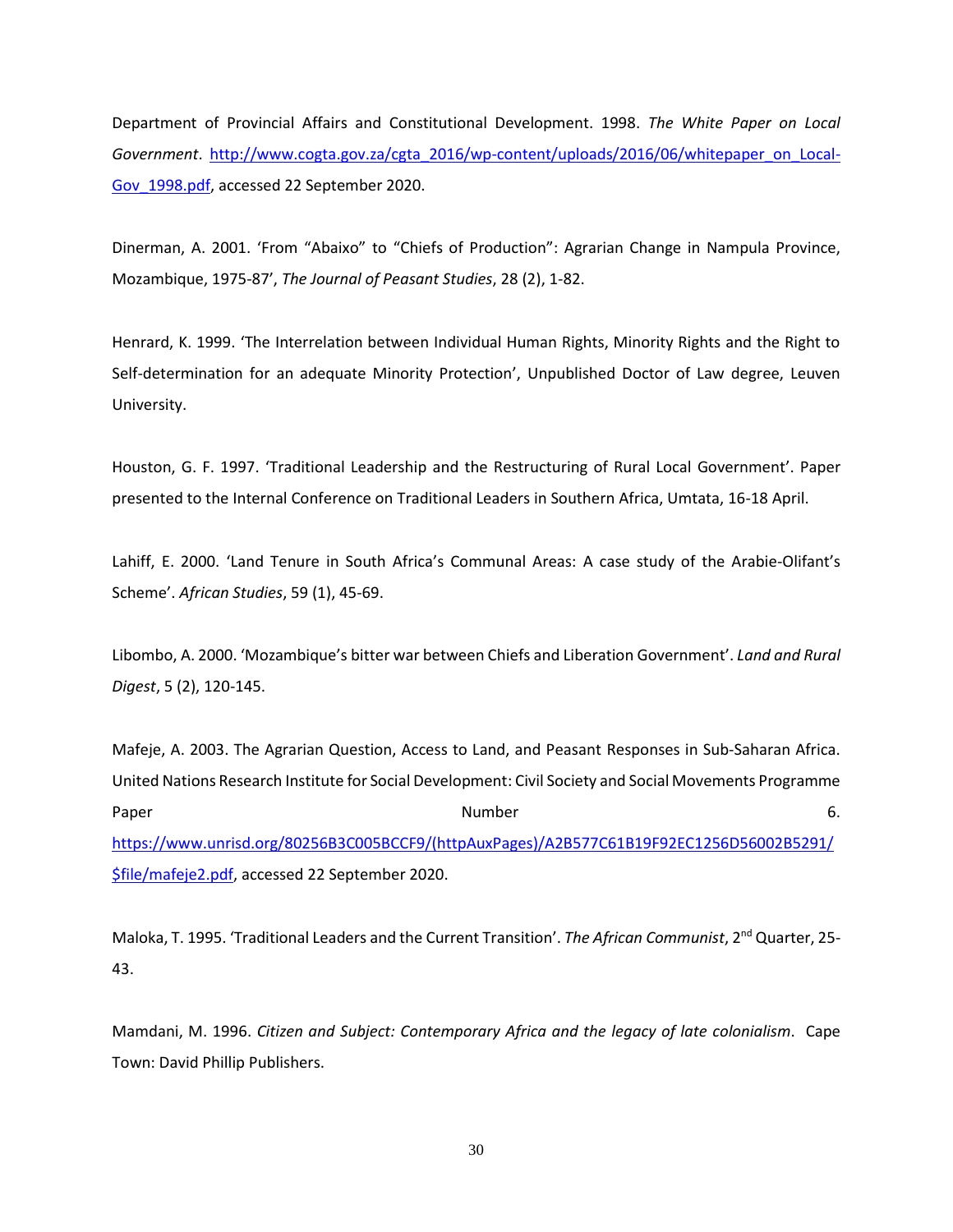Mandela, N. 1995. *Long Walk to Freedom: The autobiography of Nelson Mandela*. London: Abacus.

Marais, H. 1998. *South Africa, Limits to Change: The political economy of transformation*. London: Zed Books.

Mbeki, G. 1996. *Sunset at Midday: Latshon' ilang' emini!* Braamfontein: Nolwazi Educational Publishers.

Mbeki, G. 1984. *South Africa: The peasants' revolt*. London: International Defence and Aid Fund.

Ntsebeza, L. 2002. 'Structures and struggles of rural local government in South Africa: The case study of traditional authorities in the Eastern Cape'. Unpublished Doctor of Philosophy thesis, Rhodes University, Grahamstown.

Ntsebeza, L. 2004. 'Democratic Decentralisation and Traditional Authority: Dilemmas of land administration in rural South Africa'. *European Journal of Development Research*, 16 (1), 71-89.

Ntsebeza, L. 2006. *Democracy Compromised: Chiefs and the politics of land in South Africa*. Cape Town: HSRC Press.

Ntsebeza, L. 2013. 'The More Things Change, the More they Remain the Same'. In: Hendricks, F, Ntsebeza, L and Helliker, K. (eds*.*)*. The Promise of Land: Undoing centuries of dispossession in South Africa*. Auckland Park: Jacana, pp. 54-75.

Oomen, B. 1996. 'Talking Tradition. The position and portrayal of traditional leaders in present-day South Africa', Unpublished M.A. thesis, University of Leiden.

Pitcher, M. A. 1996. 'The Politics of the Countryside: Democracy and economic liberalisation in Northern Mozambique'. Paper presented to the annual meeting of the African Studies Association, November 23- 26.

Sachs, A. 1992. *Advancing Human Rights in South Africa: Contemporary South African debates*. Cape Town: Oxford University Press.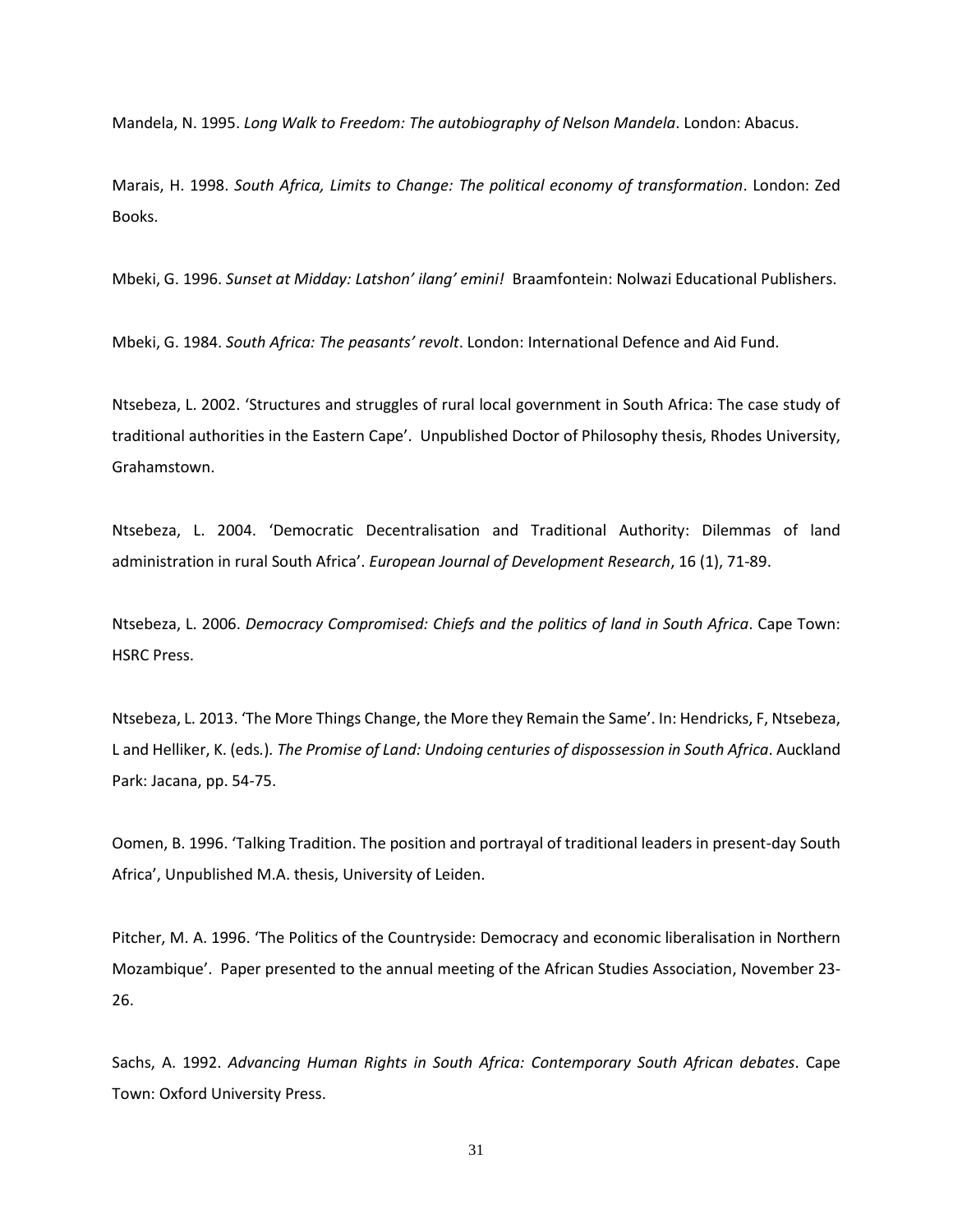Tabata, I. B. 1950. *The All African Convention: The awakening of a people*. Johannesburg: People Press.

Thomas, G., Sibanda, S. and Claassens, A. 1998. 'Current Developments in South Africa's Land Tenure Policy'. *Proceedings of the International Conference on Land Tenure in the Developing World with a focus on Southern Africa*, University of Cape Town, 27-29 January 1998.

Traditional Leadership and Governance Framework Act, 41 of 2003. 11 December 2003, [http://www.cogta.gov.za/cgta\\_2016/wp-content/uploads/2016/06/TLGFA-Traditional-Leadership-and-](http://www.cogta.gov.za/cgta_2016/wp-content/uploads/2016/06/TLGFA-Traditional-Leadership-and-Governance-Framework-Act-2003-Act-No-41-of-2003.pdf)[Governance-Framework-Act-2003-Act-No-41-of-2003.pdf,](http://www.cogta.gov.za/cgta_2016/wp-content/uploads/2016/06/TLGFA-Traditional-Leadership-and-Governance-Framework-Act-2003-Act-No-41-of-2003.pdf) accessed 10 September 2020.

Van Kessel**,** I. 2000*. '"Beyond our Wildest Dreams": The united Democratic Front and the transformation of South Africa'*. Charlottesville, VA: University Press of Virginia.

Van Kessel, I. 1995. '"Beyond our Wildest Dreams": The United Democratic Front and the transformation of South Africa', Unpublished PhD Thesis, Leiden University.

Van Kessel, I. 1993. 'From Confusion to Lusaka: The youth revolt in Sekhukhuneland'. *Journal of Southern African Studies*, 19 (4), 593-614.

Zuma, T. 1990. 'The Role of Chiefs in the Struggle for Liberation'. *The African Communist*, 121, 65-76.

# *Newspaper articlesxv*

Business Day, 2 December 2003. City Press, 25 August 2002. Daily Dispatch, 2 November 2002. Mail and Guardian, 31 October to 6 November 2003. Sunday Times, 25 August 2002.

# Notes